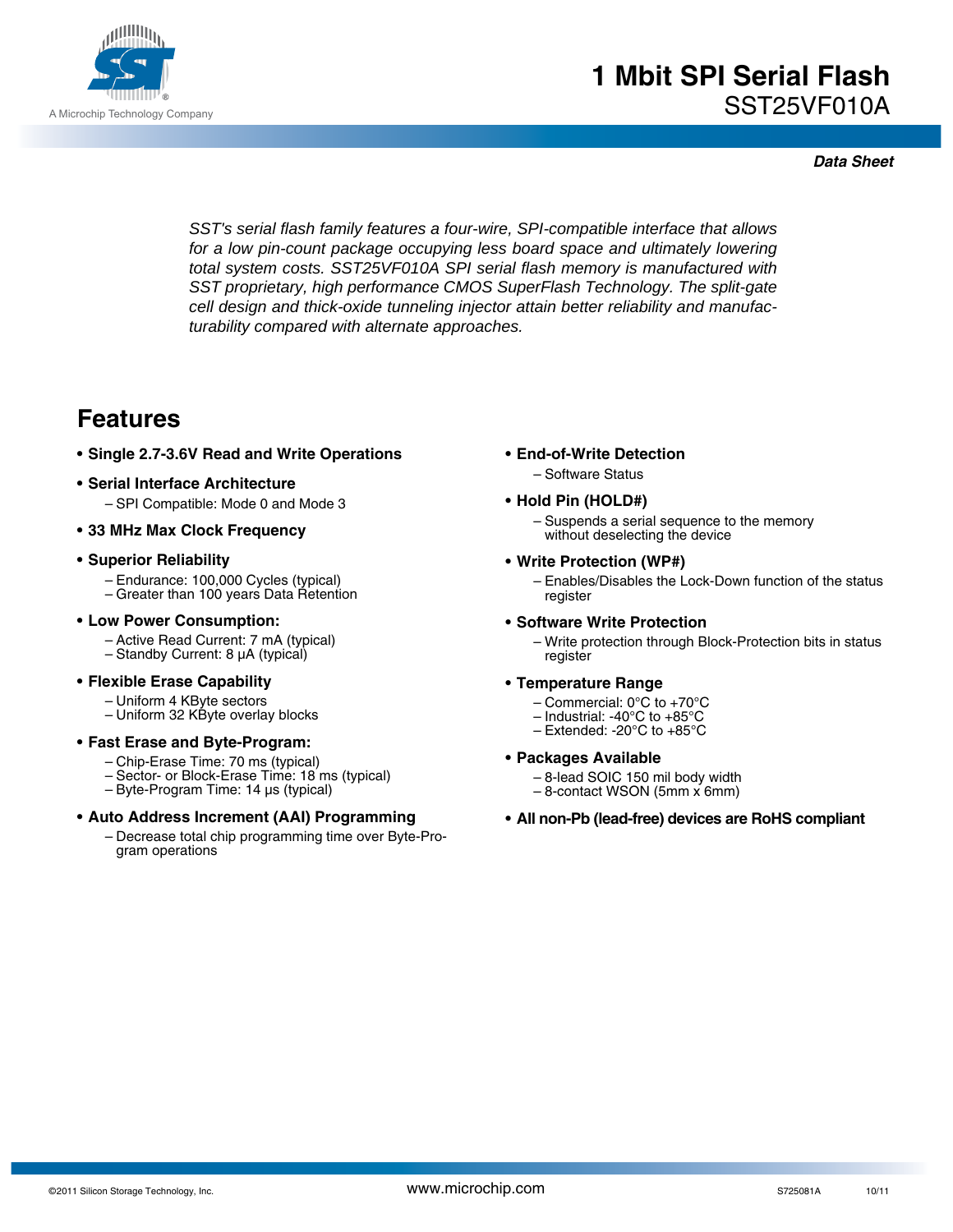

Data Sheet

# **Product Description**

SST's serial flash family features a four-wire, SPI-compatible interface that allows for a low pincount package occupying less board space and ultimately lowering total system costs. SST25VF010A SPI serial flash memory is manufactured with SST's proprietary, high performance CMOS SuperFlash Technology. The split-gate cell design and thick-oxide tunneling injector attain better reliability and manufacturability compared with alternate approaches.

The SST25VF010A device significantly improves performance, while lowering power consumption. The total energy consumed is a function of the applied voltage, current, and time of application. Since for any given voltage range, the SuperFlash technology uses less current to program and has a shorter erase time, the total energy consumed during any Erase or Program operation is less than alternative flash memory technologies. The SST25VF010A device operates with a single 2.7-3.6V power supply.

The SST25VF010A device is offered in both 8-lead SOIC and 8-contact WSON packages. See Figure 1 for the pin assignments.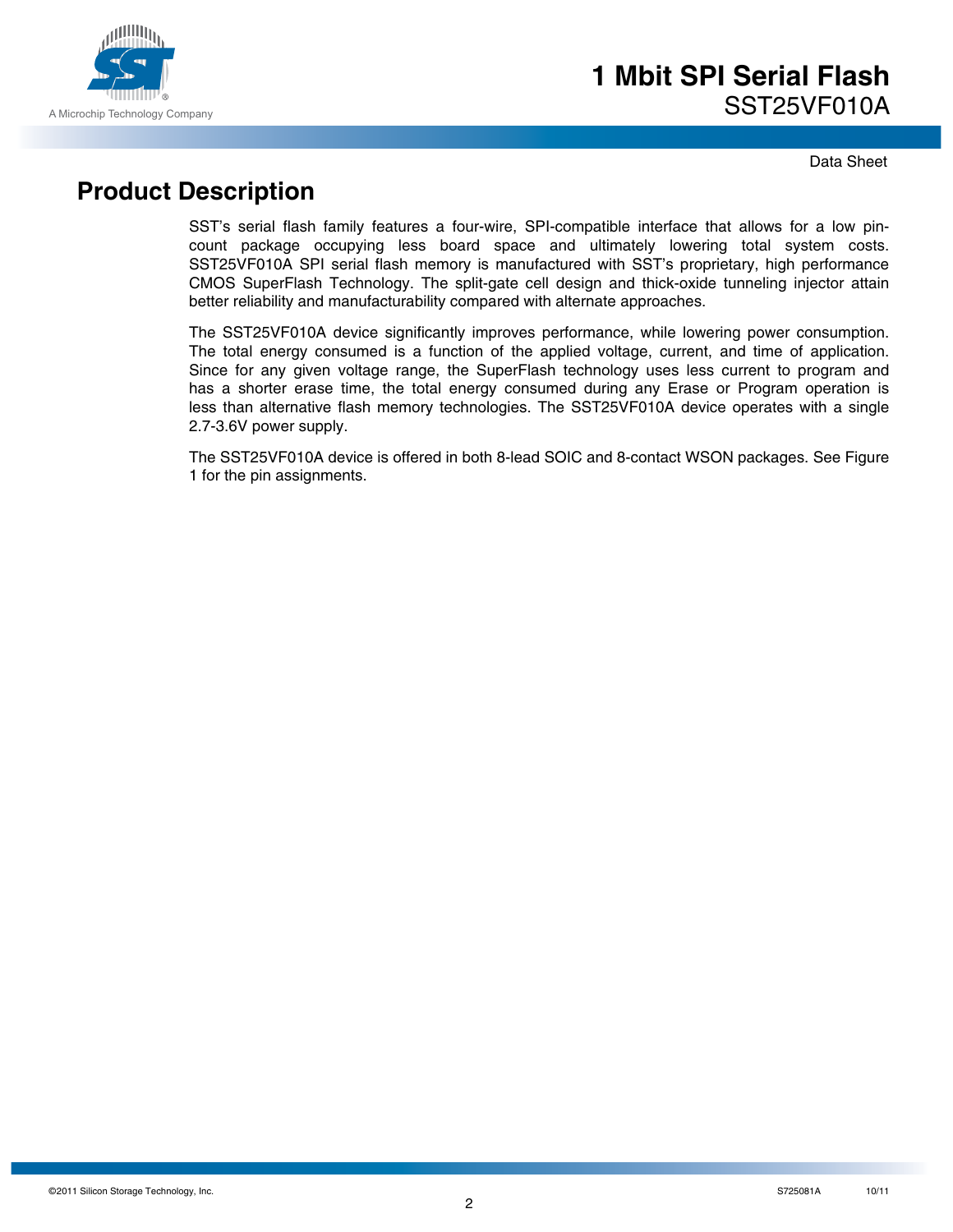

Data Sheet

# **Block Diagram**

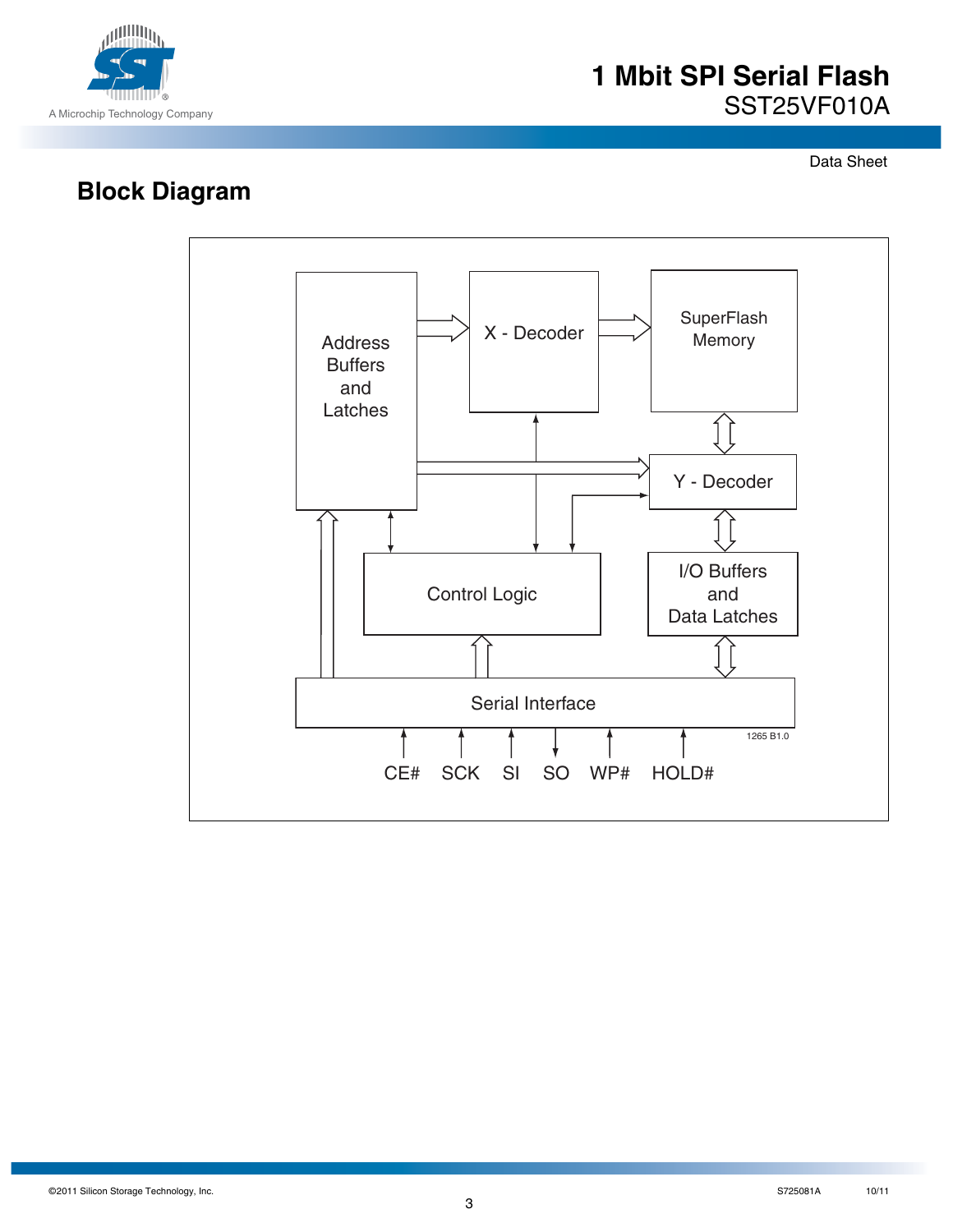

Data Sheet

# **Pin Description**





### **Table 1:** Pin Description

| Symbol                | <b>Pin Name</b>      | <b>Functions</b>                                                                                                                                                  |
|-----------------------|----------------------|-------------------------------------------------------------------------------------------------------------------------------------------------------------------|
| <b>SCK</b>            | Serial Clock         | To provide the timing of the serial interface.                                                                                                                    |
|                       |                      | Commands, addresses, or input data are latched on the rising edge of the clock<br>input, while output data is shifted out on the falling edge of the clock input. |
| <b>SI</b>             | Serial Data<br>Input | To transfer commands, addresses, or data serially into the device.<br>Inputs are latched on the rising edge of the serial clock.                                  |
| SO.                   | Serial Data          | To transfer data serially out of the device.                                                                                                                      |
|                       | Output               | Data is shifted out on the falling edge of the serial clock.                                                                                                      |
| CE#                   | Chip Enable          | The device is enabled by a high to low transition on CE#. CE# must remain low for<br>the duration of any command sequence.                                        |
| WP#                   | <b>Write Protect</b> | The Write Protect (WP#) pin is used to enable/disable BPL bit in the status regis-<br>ter.                                                                        |
| HOLD#                 | Hold                 | To temporarily stop serial communication with SPI flash memory without resetting<br>the device.                                                                   |
| <b>V<sub>DD</sub></b> | Power Supply         | To provide power supply (2.7-3.6V).                                                                                                                               |
| $V_{SS}$              | Ground               |                                                                                                                                                                   |

T1.0 25081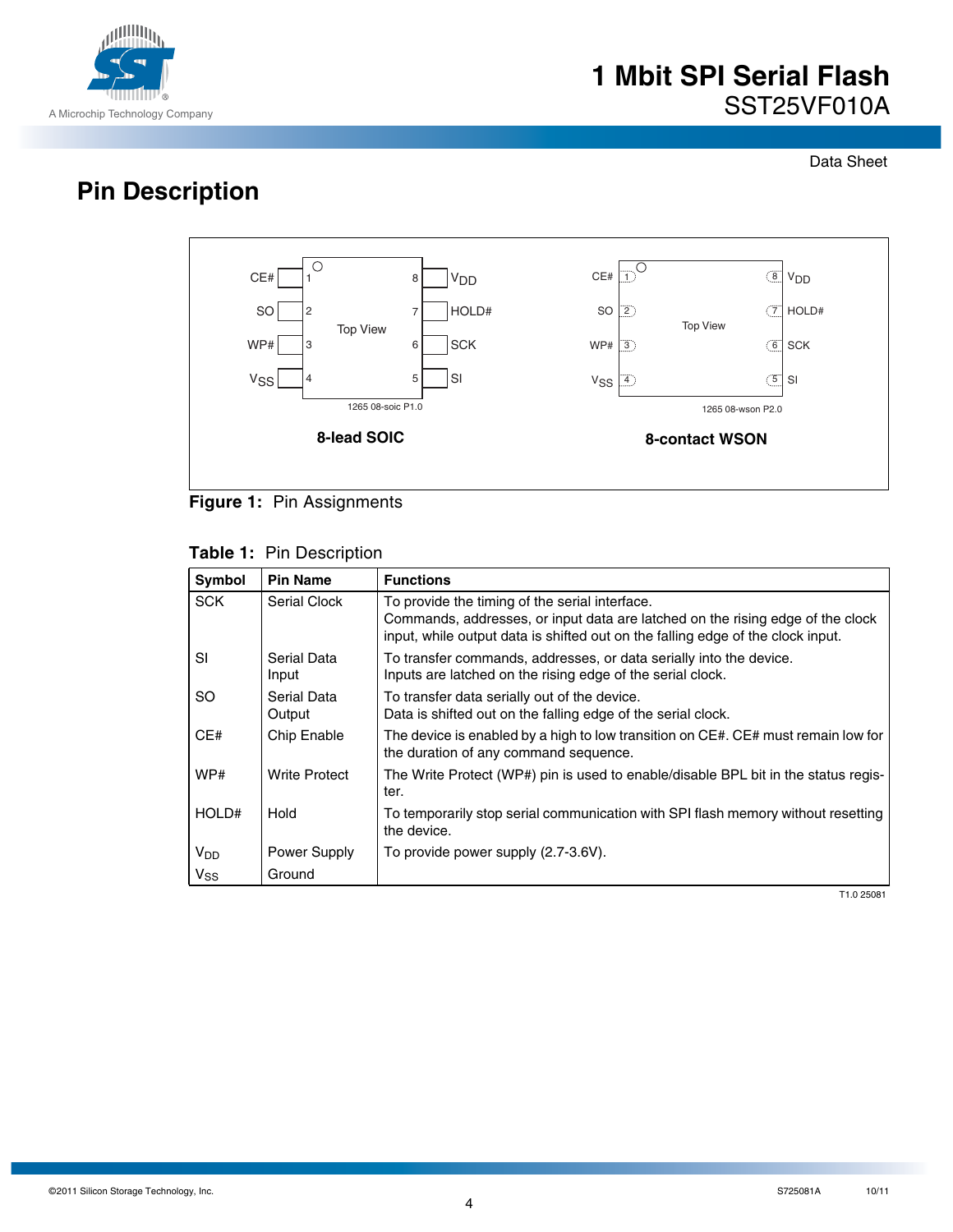

# **Product Identification**

|                   | <b>Address</b> | Data       |
|-------------------|----------------|------------|
| Manufacturer's ID | 00000H         | <b>BFH</b> |
| Device ID         |                |            |
| SST25VF010A       | 00001H         | 49H        |

T2.0 25081

## **Memory Organization**

The SST25VF010A SuperFlash memory array is organized in 4 KByte sectors with 32 KByte overlay blocks.

# **Device Operation**

The SST25VF010A is accessed through the SPI (Serial Peripheral Interface) bus compatible protocol. The SPI bus consist of four control lines; Chip Enable (CE#) is used to select the device, and data is accessed through the Serial Data Input (SI), Serial Data Output (SO), and Serial Clock (SCK).

The SST25VF010A supports both Mode 0 (0,0) and Mode 3 (1,1) of SPI bus operations. The difference between the two modes, as shown in Figure 2, is the state of the SCK signal when the bus master is in Stand-by mode and no data is being transferred. The SCK signal is low for Mode 0 and SCK signal is high for Mode 3. For both modes, the Serial Data In (SI) is sampled at the rising edge of the SCK clock signal and the Serial Data Output (SO) is driven after the falling edge of the SCK clock signal.



**Figure 2:** SPI Protocol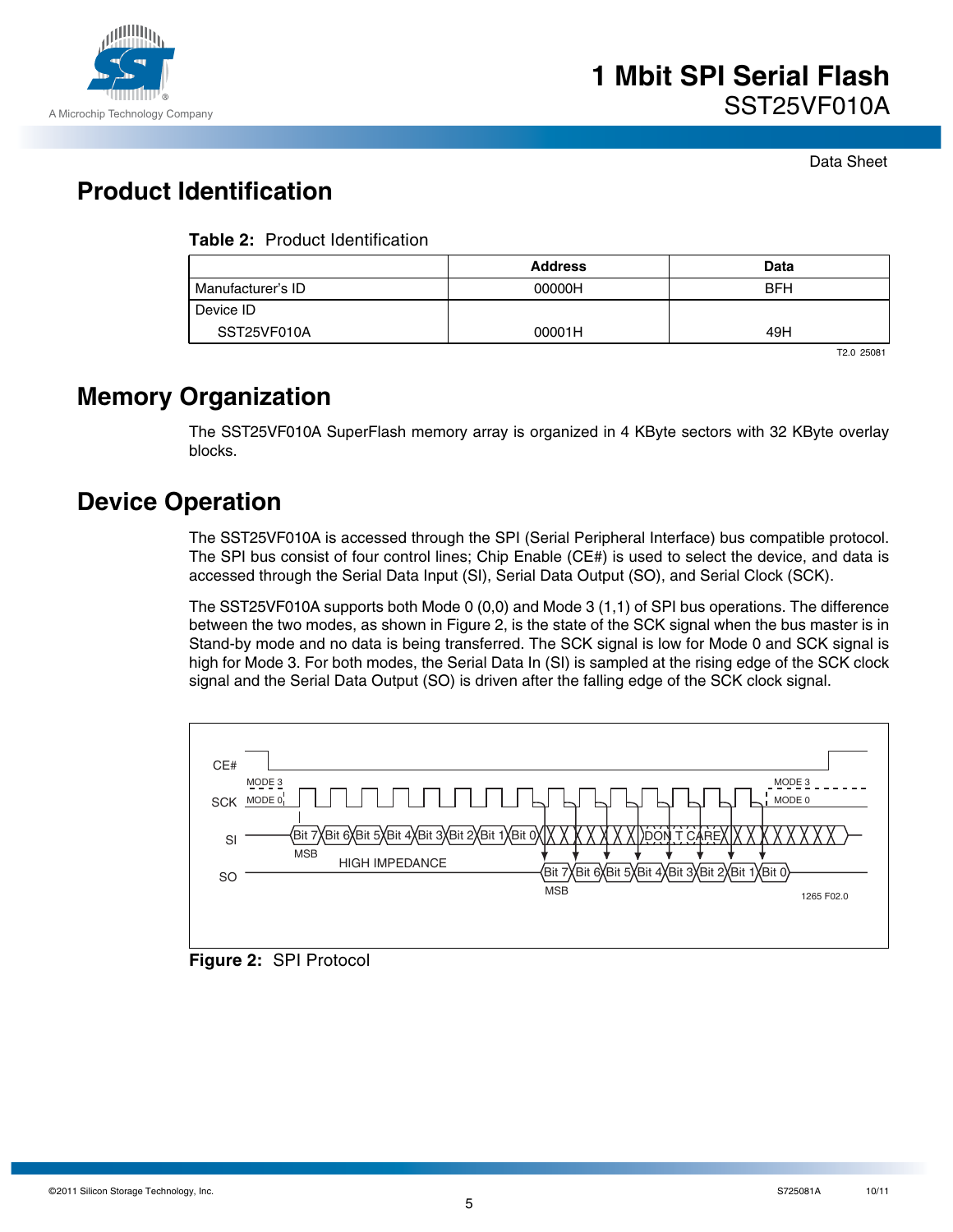

Data Sheet

## **Hold Operation**

HOLD# pin is used to pause a serial sequence underway with the SPI flash memory without resetting the clocking sequence. To activate the HOLD# mode, CE# must be in active low state. The HOLD# mode begins when the SCK active low state coincides with the falling edge of the HOLD# signal. The HOLD mode ends when the HOLD# signal's rising edge coincides with the SCK active low state.

If the falling edge of the HOLD# signal does not coincide with the SCK active low state, then the device enters Hold mode when the SCK next reaches the active low state. Similarly, if the rising edge of the HOLD# signal does not coincide with the SCK active low state, then the device exits in Hold mode when the SCK next reaches the active low state. See Figure 3 for Hold Condition waveform.

Once the device enters Hold mode, SO will be in high-impedance state while SI and SCK can be  $V_{II}$  or  $V_{III}$ .

If CE# is driven active high during a Hold condition, it resets the internal logic of the device. As long as HOLD# signal is low, the memory remains in the Hold condition. To resume communication with the device, HOLD# must be driven active high, and CE# must be driven active low. See Figure 18 for Hold timing.



**Figure 3:** Hold Condition Waveform

### **Write Protection**

The SST25VF010A provides software Write protection. The Write Protect pin (WP#) enables or disables the lock-down function of the status register. The Block-Protection bits (BP1, BP0, and BPL) in the status register provide Write protection to the memory array and the status register. See Table 5 for Block-Protection description.

### **Write Protect Pin (WP#)**

The Write Protect (WP#) pin enables the lock-down function of the BPL bit (bit 7) in the status register. When WP# is driven low, the execution of the Write-Status-Register (WRSR) instruction is determined by the value of the BPL bit (see Table 3). When WP# is high, the lock-down function of the BPL bit is disabled.

| WP# | <b>BPL</b> | <b>Execute WRSR Instruction</b> |
|-----|------------|---------------------------------|
|     |            | Not Allowed                     |
|     |            | Allowed                         |
|     |            | Allowed                         |

T3.0 25081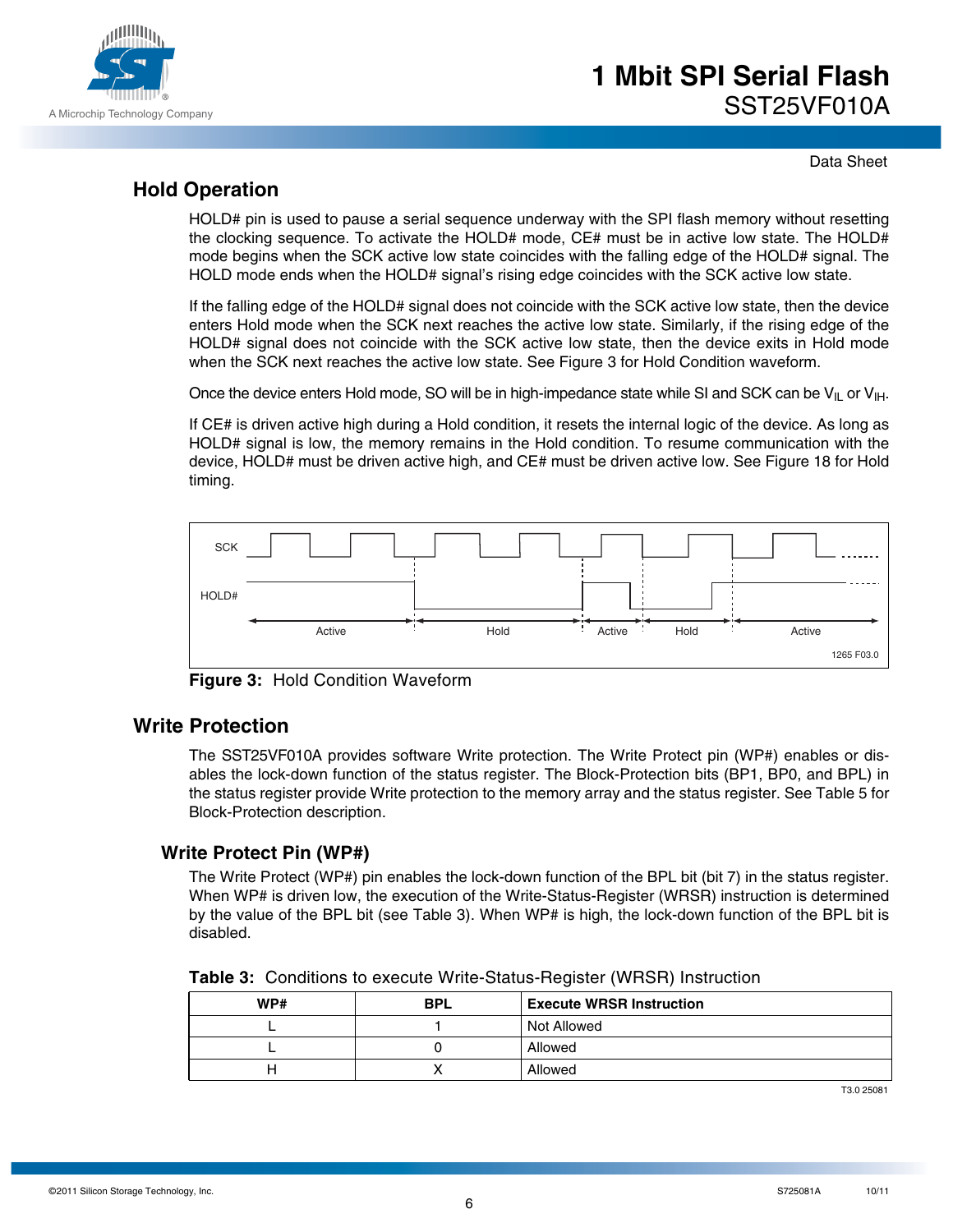

Data Sheet

## **Status Register**

The software status register provides status on whether the flash memory array is available for any Read or Write operation, whether the device is Write enabled, and the state of the memory Write protection. During an internal Erase or Program operation, the status register may be read only to determine the completion of an operation in progress. Table 4 describes the function of each bit in the software status register.

| Bit      | <b>Name</b>     | <b>Function</b>                                                                                    | Default at<br>Power-up | <b>Read/Write</b> |
|----------|-----------------|----------------------------------------------------------------------------------------------------|------------------------|-------------------|
| $\Omega$ | <b>BUSY</b>     | $1 =$ Internal Write operation is in progress<br>$0 = No$ internal Write operation is in progress  | 0                      | R                 |
| 1        | <b>WEL</b>      | $1 =$ Device is memory Write enabled<br>$0 =$ Device is not memory Write enabled                   | 0                      | R                 |
| 2        | B <sub>P0</sub> | Indicate current level of block write protection (See Table 5)                                     |                        | R/W               |
| 3        | BP <sub>1</sub> | Indicate current level of block write protection (See Table 5)                                     |                        | R/W               |
| 4:5      | <b>RES</b>      | Reserved for future use                                                                            | 0                      | N/A               |
| 6        | AAI             | Auto Address Increment Programming status<br>$1 = AAI programming mode$<br>$0 =$ Byte-Program mode | 0                      | R                 |
| 7        | <b>BPL</b>      | $1 = BP1$ , BP0 are read-only bits<br>$0 = BP1$ , BP0 are read/writable                            | 0                      | R/W               |

#### **Table 4:** Software Status Register

T4.0 25081

### **Busy**

The Busy bit determines whether there is an internal Erase or Program operation in progress. A "1" for the Busy bit indicates the device is busy with an operation in progress. A "0" indicates the device is ready for the next valid operation.

### **Write Enable Latch (WEL)**

The Write-Enable-Latch bit indicates the status of the internal memory Write Enable Latch. If the Write-Enable-Latch bit is set to "1", it indicates the device is Write enabled. If the bit is set to "0" (reset), it indicates the device is not Write enabled and does not accept any memory Write (Program/Erase) commands. The Write-Enable-Latch bit is automatically reset under the following conditions:

- **•** Power-up
- **•** Write-Disable (WRDI) instruction completion
- **•** Byte-Program instruction completion
- **•** Auto Address Increment (AAI) programming reached its highest memory address
- **•** Sector-Erase instruction completion
- **•** Block-Erase instruction completion
- **•** Chip-Erase instruction completion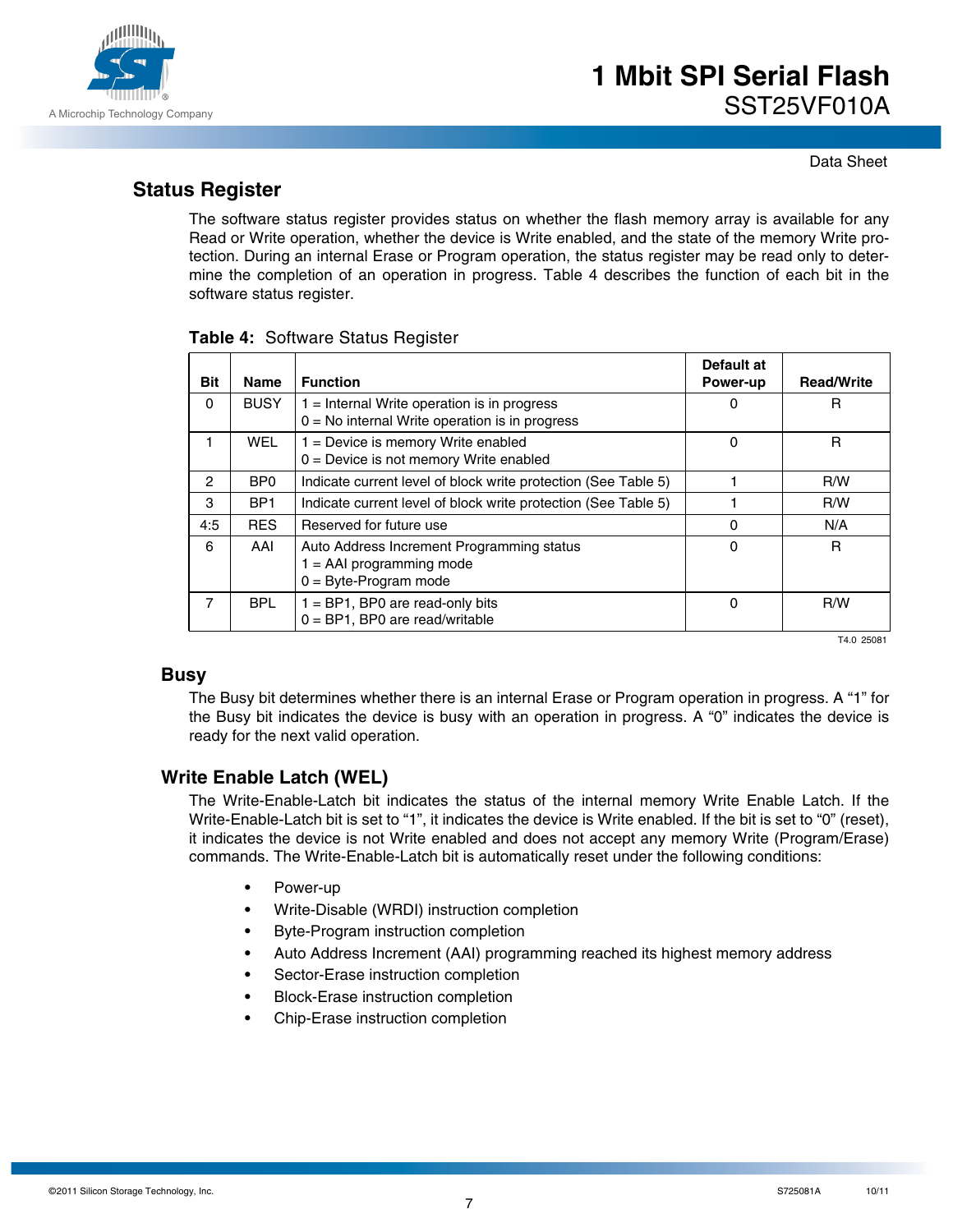

### **Block Protection (BP1, BP0)**

The Block-Protection (BP1, BP0) bits define the size of the memory area, as defined in Table 5, to be software protected against any memory Write (Program or Erase) operations. The Write-Status-Register (WRSR) instruction is used to program the BP1 and BP0 bits as long as WP# is high or the Block-Protect-Lock (BPL) bit is 0. Chip-Erase can only be executed if Block-Protection bits are both 0. After power-up, BP1 and BP0 are set to 1.

### **Block Protection Lock-Down (BPL)**

WP# pin driven low  $(V_{II})$ , enables the Block-Protection-Lock-Down (BPL) bit. When BPL is set to 1, it prevents any further alteration of the BPL, BP1, and BP0 bits. When the WP# pin is driven high ( $V_{H}$ ), the BPL bit has no effect and its value is "Don't Care". After power-up, the BPL bit is reset to 0.

### **Table 5:** Software Status Register

Block Protection<sup>1</sup>

|                         |                 | <b>Status</b><br><b>Register Bit</b> | <b>Protected</b>   |  |  |
|-------------------------|-----------------|--------------------------------------|--------------------|--|--|
| <b>Protection Level</b> | BP <sub>1</sub> | B <sub>P0</sub>                      | <b>Memory Area</b> |  |  |
|                         |                 | U                                    | None               |  |  |
| 1 (1/4 Memory Array)    |                 |                                      | 018000H-01FFFFH    |  |  |
| 2 (1/2 Memory Array)    |                 |                                      | 010000H-01FFFFH    |  |  |
| 3 (Full Memory Array)   |                 |                                      | 000000H-01FFFFH    |  |  |
|                         |                 |                                      | T5 0 25081         |  |  |

1. Default at power-up for BP1 and BP0 is '11'.

### **Auto Address Increment (AAI)**

The Auto Address Increment Programming-Status bit provides status on whether the device is in AAI programming mode or Byte-Program mode. The default at power up is Byte-Program mode.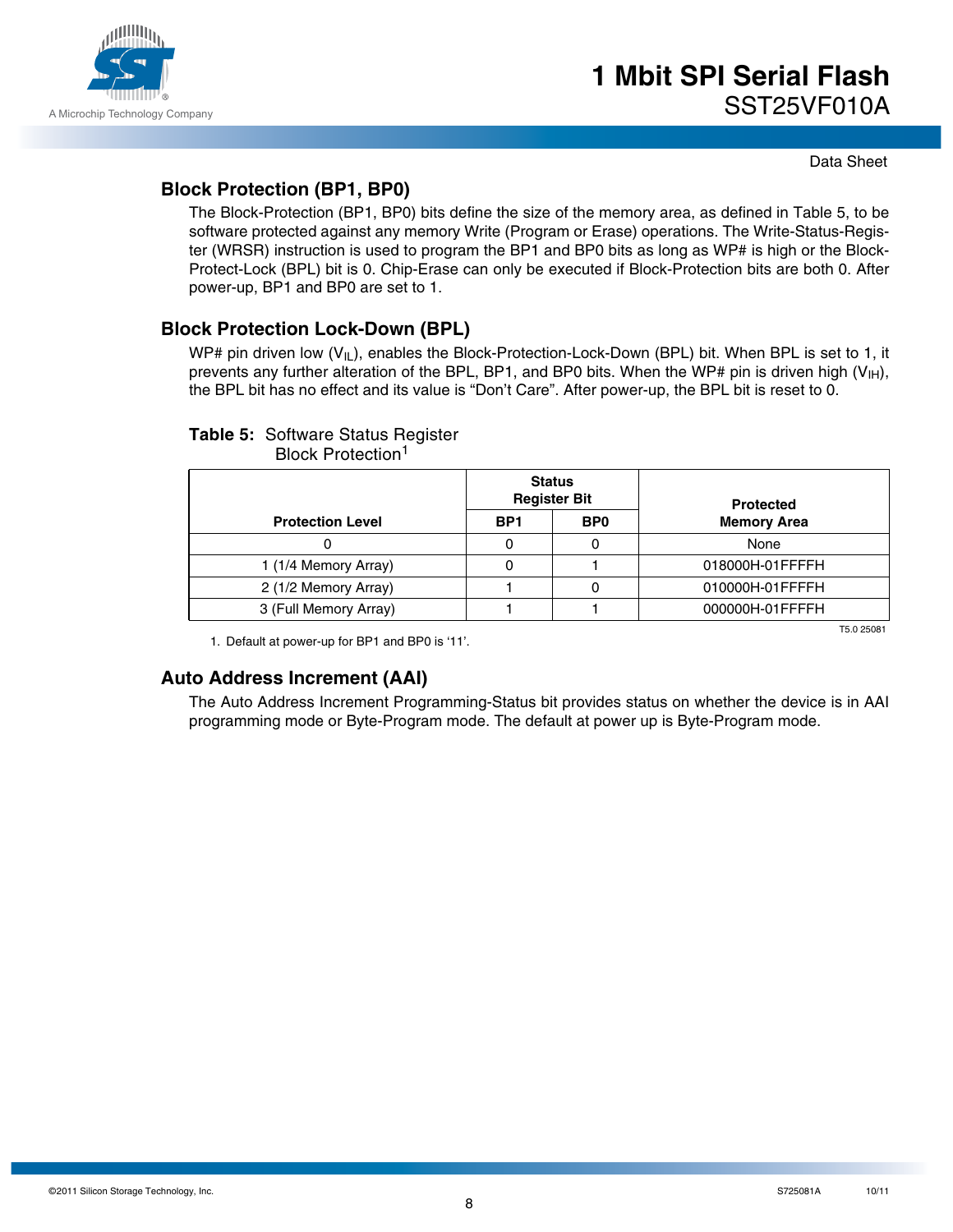

Data Sheet

### **Instructions**

Instructions are used to Read, Write (Erase and Program), and configure the SST25VF010A. The instruction bus cycles are 8 bits each for commands (Op Code), data, and addresses. Prior to executing any Byte-Program, Auto Address Increment (AAI) programming, Sector-Erase, Block-Erase, or Chip-Erase instructions, the Write-Enable (WREN) instruction must be executed first. The complete list of the instructions is provided in Table 6. All instructions are synchronized off a high to low transition of CE#. Inputs will be accepted on the rising edge of SCK starting with the most significant bit. CE# must be driven low before an instruction is entered and must be driven high after the last bit of the instruction has been shifted in (except for Read, Read-ID and Read-Status-Register instructions). Any low to high transition on CE#, before receiving the last bit of an instruction bus cycle, will terminate the instruction in progress and return the device to the standby mode. Instruction commands (Op Code), addresses, and data are all input from the most significant bit (MSB) first.

| Bus Cycle <sup>2</sup>                                    | 1                       |           | $\mathbf{2}$             |                | 3                     |                | 4                        |                          |                       | 5                 |            | 6                  |
|-----------------------------------------------------------|-------------------------|-----------|--------------------------|----------------|-----------------------|----------------|--------------------------|--------------------------|-----------------------|-------------------|------------|--------------------|
| Cycle Type/<br>Operation <sup>3,4</sup>                   | $S_{IN}$                | $S_{OUT}$ | $S_{IN}$                 | $S_{OUT}$      | $S_{IN}$              | $S_{OUT}$      | $S_{IN}$                 | $S_{OUT}$                | $S_I$<br>$\mathsf{N}$ | $S_{OUT}$         | $S_I$<br>N | $S_{OUT}$          |
| Read (20 MHz)                                             | 03H                     | $Hi-Z$    | $A_{23}$ -<br>$A_{16}$   | $Hi-Z$         | $A_{15}$ -<br>$A_{8}$ | $Hi-Z$         | $A_7 - A_0$              | $Hi-Z$                   | X                     | DOUT              |            |                    |
| High-Speed-Read (33<br>MHz)                               | 0BH                     | $Hi-Z$    | $A_{23}$ -<br>$A_{16}$   | $Hi-Z$         | $A_{15}$ -<br>$A_{8}$ | $Hi-Z$         | $A_7 - A_0$              | $Hi-Z$                   | X                     | X                 | X          | $D_{OUT}$          |
| Sector-Erase <sup>5,6</sup>                               | 20H                     | $Hi-Z$    | $A_{23}$ -<br>$A_{16}$   | $Hi-Z$         | $A_{15}$ -<br>$A_8$   | $Hi-Z$         | $A_7 - A_0$              | $Hi-Z$                   | $\blacksquare$        | L.                |            |                    |
| Block-Erase <sup>5,7</sup>                                | 52H<br>or<br>D8H        | Hi-Z      | $A_{23}$ -<br>$A_{16}$   | Hi-Z           | $A_{15}$ -<br>$A_8$   | Hi-Z           | $A_7 - A_0$              | $Hi-Z$                   | $\mathbf{r}$          |                   |            |                    |
| Chip-Erase <sup>6</sup>                                   | 60H<br>or<br>C7H        | $Hi-Z$    |                          |                |                       |                |                          |                          |                       |                   |            |                    |
| Byte-Program <sup>6</sup>                                 | 02H                     | $Hi-Z$    | $A_{23}$ -<br>$A_{16}$   | $Hi-Z$         | $A_{15}$ -<br>$A_8$   | $Hi-Z$         | $A_7 - A_0$              | $Hi-Z$                   | $D_{IN}$              | $Hi-Z$            |            | $Hi-Z$             |
| Auto Address Increment<br>(AAI) Program <sup>6,8</sup>    | <b>AFH</b>              | Hi-Z      | $A_{23}$ -<br>$A_{16}$   | Hi-Z           | $A_{15}$ -<br>$A_8$   | $Hi-Z$         | $A_7 - A_0$              | Hi-Z                     | $D_{IN}$              | Hi-Z              |            | Hi-Z               |
| Read-Status-Register<br>(RDSR)                            | 05H                     | $Hi-Z$    | X                        | $D_{OUT}$      |                       | Note<br>9      | ٠                        | Note<br>9                | $\sim$                | Note <sup>9</sup> |            | Note <sup>9</sup>  |
| Enable-Write-Status-Regis-<br>ter<br>(EWSR) <sup>10</sup> | 50H                     | $Hi-Z$    | $\overline{a}$           |                | ÷                     | ÷.             | $\blacksquare$           |                          |                       |                   |            |                    |
| Write-Status-Register<br>$(WRSR)^{10}$                    | 01H                     | $Hi-Z$    | Data                     | $Hi-Z$         | $\blacksquare$        | $\blacksquare$ | ۰.                       | $\overline{\phantom{a}}$ | $\sim$                | $\blacksquare$    |            |                    |
| Write-Enable (WREN)                                       | 06H                     | $Hi-Z$    | $\overline{\phantom{a}}$ | $\blacksquare$ | ä,                    | $\blacksquare$ | $\blacksquare$           | L.                       | $\blacksquare$        | $\blacksquare$    |            |                    |
| Write-Disable (WRDI)                                      | 04H                     | $Hi-Z$    |                          |                |                       | $\blacksquare$ |                          |                          |                       |                   |            |                    |
| Read-ID                                                   | 90H<br>or<br><b>ABH</b> | Hi-Z      | 00H                      | $Hi-Z$         | 00H                   | $Hi-Z$         | ID<br>Addr <sup>11</sup> | $Hi-Z$                   | X                     | DOUT<br>12        |            | $D_{\text{OUT}}^1$ |
|                                                           |                         |           |                          |                |                       |                |                          |                          |                       |                   |            | T6.0 25081         |

#### **Table 6:** Device Operation Instructions<sup>1</sup>

1.  $A_{MS}$  = Most Significant Address  $A_{MS} = A_{16}$  for SST25VF010A

Address bits above the most significant bit of each density can be  $V_{IL}$  or  $V_{IH}$ 

2. One bus cycle is eight clock periods.

3. Operation:  $S_{IN}$  = Serial In,  $S_{OUT}$  = Serial Out

- 4.  $X =$  Dummy Input Cycles ( $V_{I\perp}$  or  $V_{I\parallel}$ ); = Non-Applicable Cycles (Cycles are not necessary)
- 5. Sector addresses: use  $A_{MS} A_{12}$ , remaining addresses can be  $V_{IL}$  or  $V_{IH}$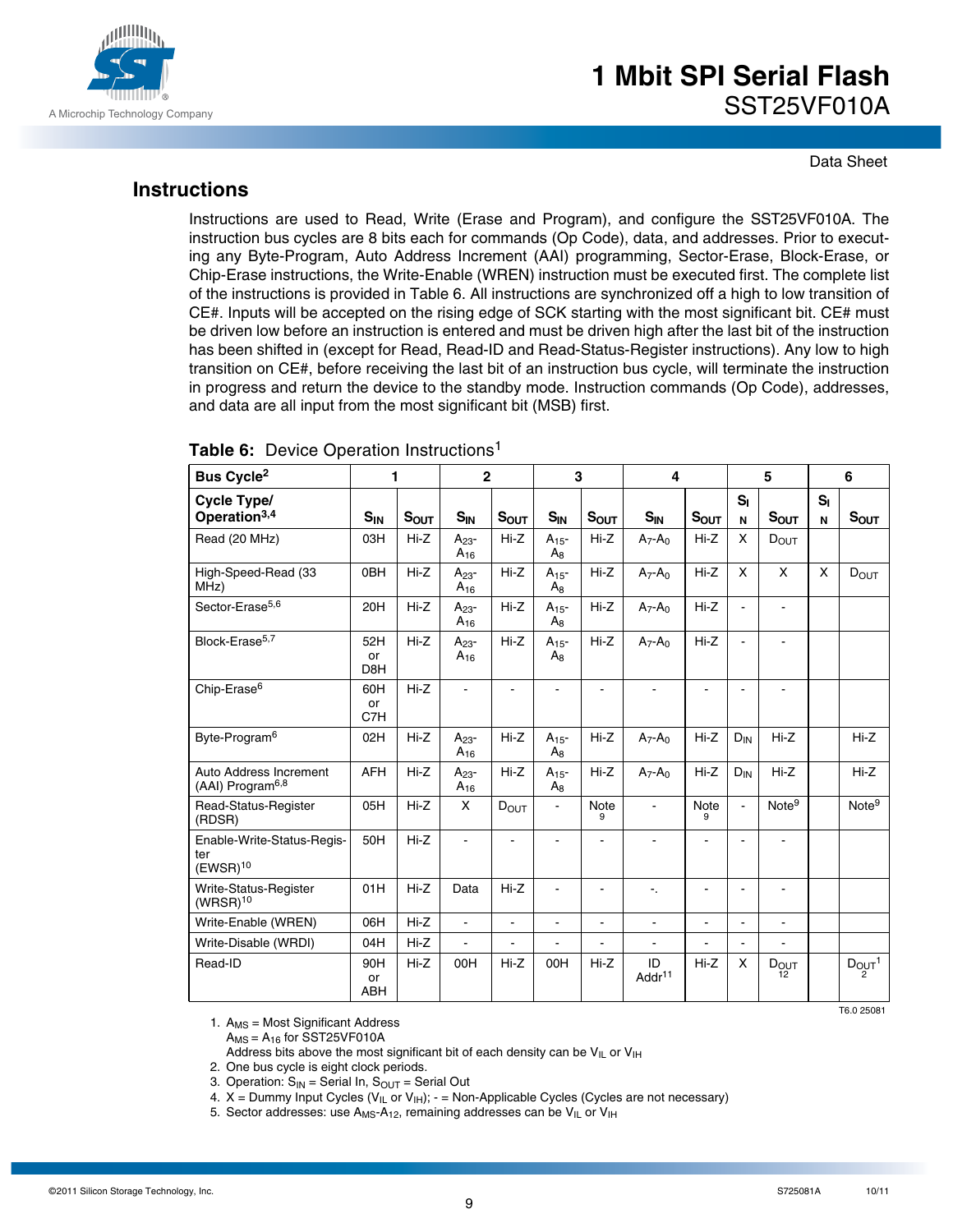

- 6. Prior to any Byte-Program, AAI-Program, Sector-Erase, Block-Erase, or Chip-Erase operation, the Write-Enable (WREN) instruction must be executed.
- 7. Block addresses for: use  $A_{MS} A_{15}$ , remaining addresses can be  $V_{IL}$  or  $V_{IH}$
- 8. To continue programming to the next sequential address location, enter the 8-bit command, AFH, followed by the data to be programmed.
- 9. The Read-Status-Register is continuous with ongoing clock cycles until terminated by a low to high transition on CE#.
- 10. The Enable-Write-Status-Register (EWSR) instruction and the Write-Status-Register (WRSR) instruction must work in conjunction of each other. The WRSR instruction must be executed immediately (very next bus cycle) after the EWSR instruction to make both instructions effective.
- 11. Manufacturer's ID is read with  $A_0=0$ , and Device ID is read with  $A_0=1$ . All other address bits are 00H. The Manufacturer's and Device ID output stream is continuous until terminated by a low to high transition on CE#
- 12. Device ID = 49H for SST25VF010A

### **Read (20 MHz)**

The Read instruction outputs the data starting from the specified address location. The data output stream is continuous through all addresses until terminated by a low to high transition on CE#. The internal address pointer will automatically increment until the highest memory address is reached. Once the highest memory address is reached, the address pointer will automatically increment to the beginning (wrap-around) of the address space, i.e. for 4 Mbit density, once the data from address location 7FFFFH had been read, the next output will be from address location 00000H.

The Read instruction is initiated by executing an 8-bit command, 03H, followed by address bits  $[A<sub>23</sub>]$ A0]. CE# must remain active low for the duration of the Read cycle. See Figure 4 for the Read sequence.



**Figure 4:** Read Sequence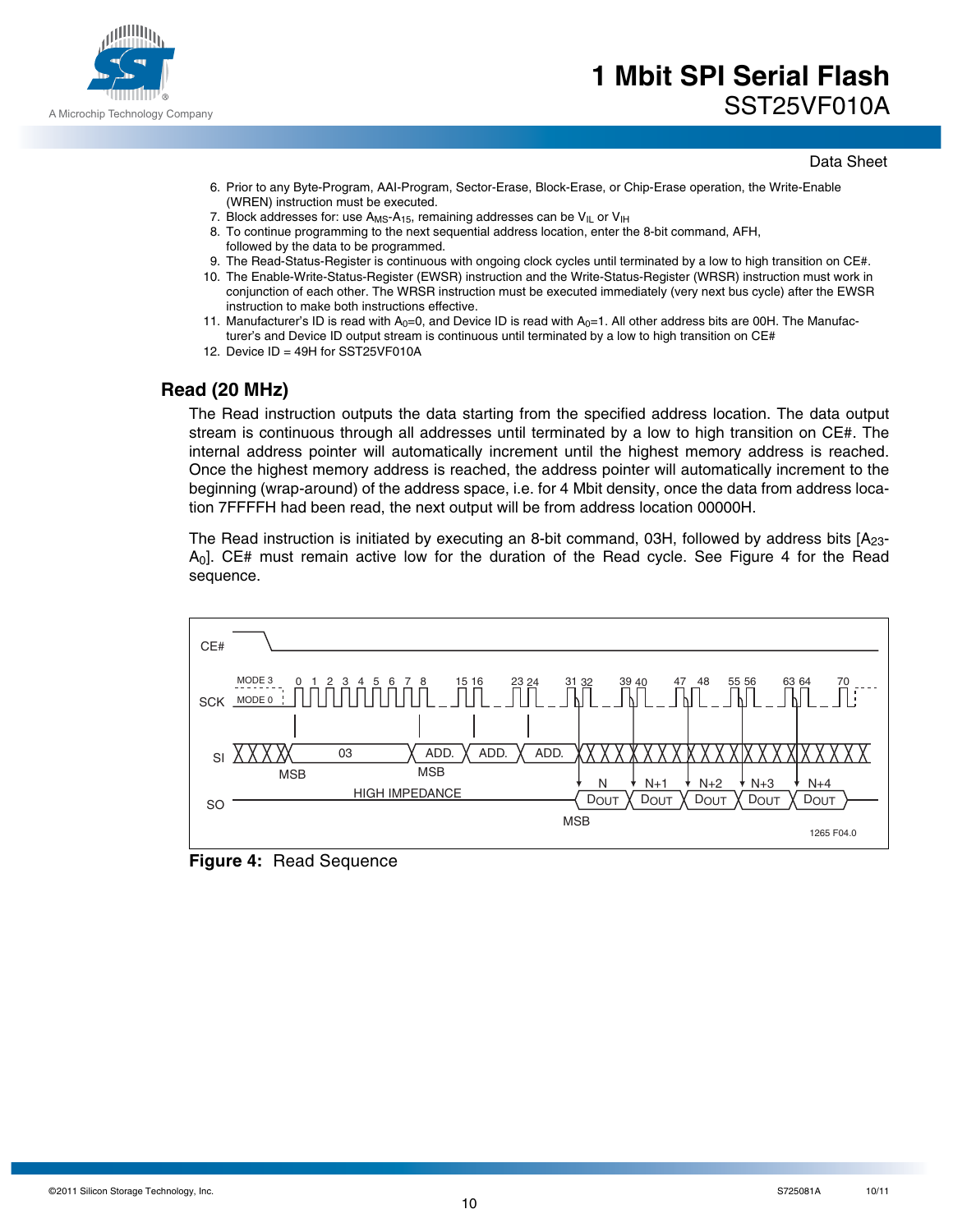

### **High-Speed-Read (33 MHz)**

The High-Speed-Read instruction supporting up to 33 MHz is initiated by executing an 8-bit command, 0BH, followed by address bits  $[A<sub>23</sub>-A<sub>0</sub>]$  and a dummy byte. CE# must remain active low for the duration of the High-Speed-Read cycle. See Figure 5 for the High-Speed-Read sequence.

Following a dummy byte (8 clocks input dummy cycle), the High-Speed-Read instruction outputs the data starting from the specified address location. The data output stream is continuous through all addresses until terminated by a low to high transition on CE#. The internal address pointer will automatically increment until the highest memory address is reached. Once the highest memory address is reached, the address pointer will automatically increment to the beginning (wrap-around) of the address space, i.e. for 4 Mbit density, once the data from address location 07FFFFH has been read, the next output will be from address location 000000H.



**Figure 5:** High-Speed-Read Sequence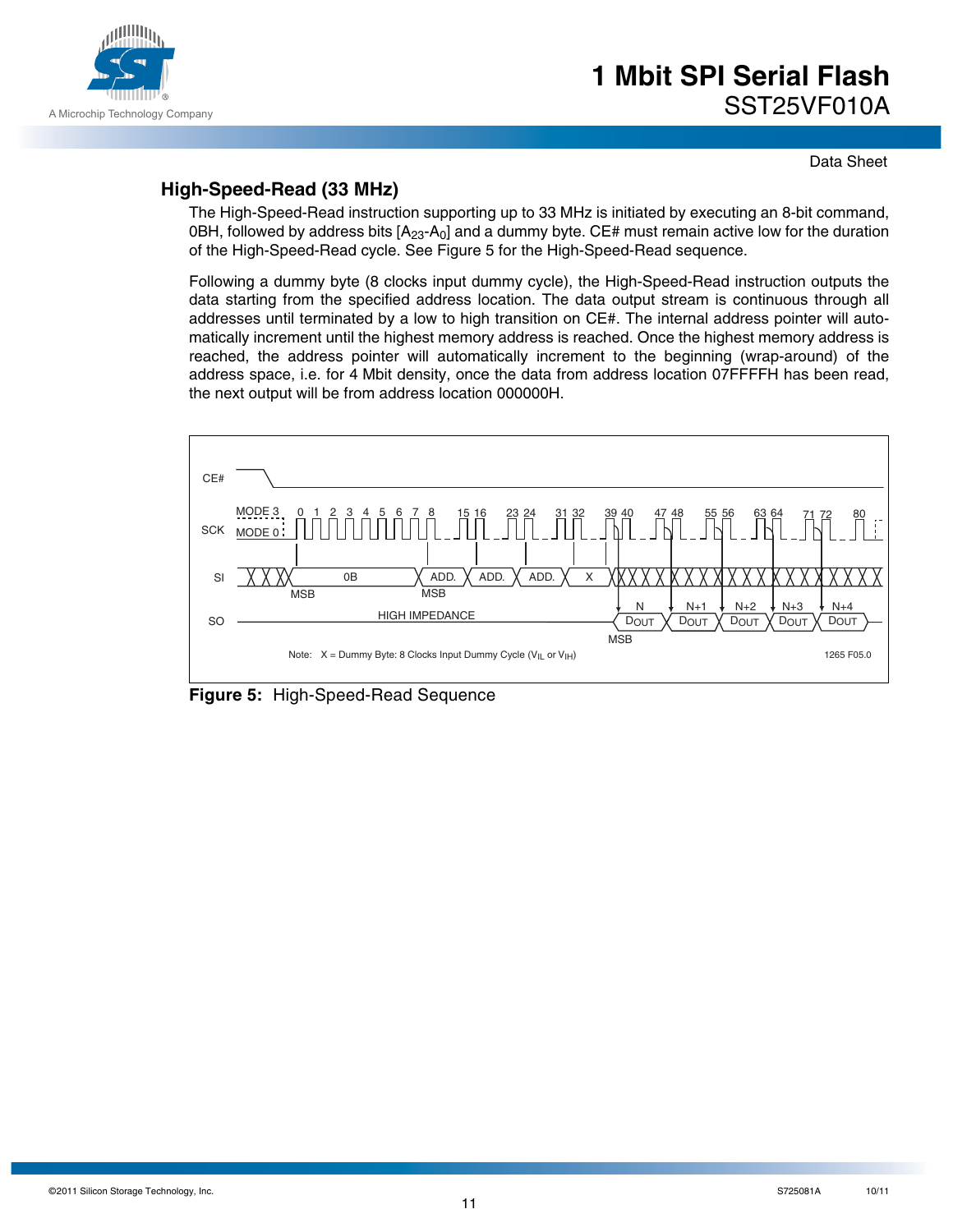

Data Sheet

### **Byte-Program**

The Byte-Program instruction programs the bits in the selected byte to the desired data. The selected byte must be in the erased state (FFH) when initiating a Program operation. A Byte-Program instruction applied to a protected memory area will be ignored.

Prior to any Write operation, the Write-Enable (WREN) instruction must be executed. CE# must remain active low for the duration of the Byte-Program instruction. The Byte-Program instruction is initiated by executing an 8-bit command, 02H, followed by address bits  $[A<sub>23</sub>-A<sub>0</sub>]$ . Following the address, the data is input in order from MSB (bit 7) to LSB (bit 0). CE# must be driven high before the instruction is executed. The user may poll the Busy bit in the software status register or wait  $T_{BP}$  for the completion of the internal self-timed Byte-Program operation. See Figure 6 for the Byte-Program sequence.



**Figure 6:** Byte-Program Sequence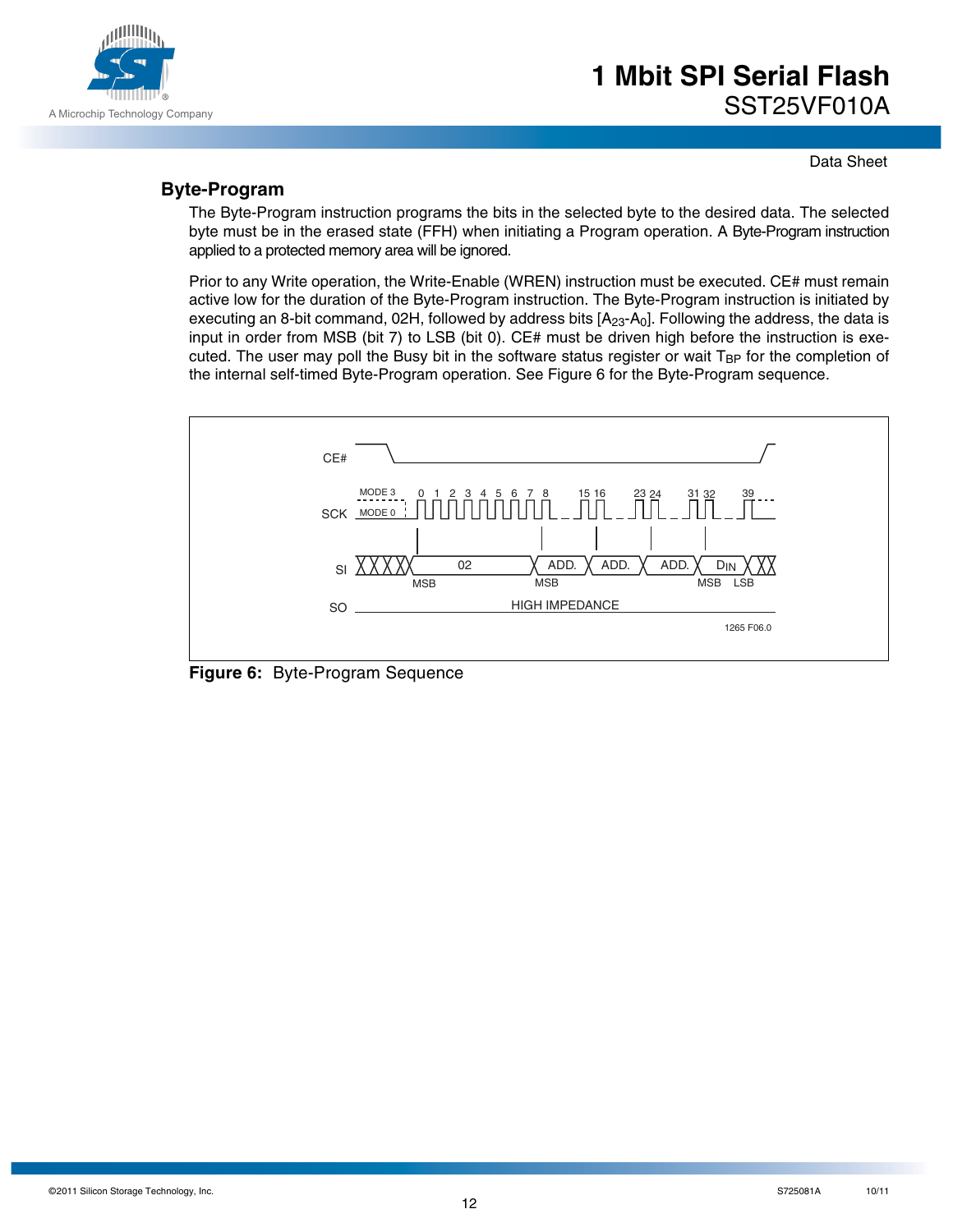

Data Sheet

## **Auto Address Increment (AAI) Program**

The AAI program instruction allows multiple bytes of data to be programmed without re-issuing the next sequential address location. This feature decreases total programming time when the entire memory array is to be programmed. An AAI program instruction pointing to a protected memory area will be ignored. The selected address range must be in the erased state (FFH) when initiating an AAI program instruction.

Prior to any write operation, the Write-Enable (WREN) instruction must be executed. The AAI program instruction is initiated by executing an 8-bit command, AFH, followed by address bits  $[A<sub>23</sub>-A<sub>0</sub>]$ . Following the addresses, the data is input sequentially from MSB (bit 7) to LSB (bit 0). CE# must be driven high before the AAI program instruction is executed. The user must poll the BUSY bit in the software status register or wait  $T_{BP}$  for the completion of each internal self-timed Byte-Program cycle. Once the device completes programming byte, the next sequential address may be program, enter the 8-bit command, AFH, followed by the data to be programmed. When the last desired byte had been programmed, execute the Write-Disable (WRDI) instruction, 04H, to terminate AAI. After execution of the WRDI command, the user must poll the Status register to ensure the device completes programming. See Figure 7 for AAI programming sequence.

There is no wrap mode during AAI programming; once the highest unprotected memory address is reached, the device will exit AAI operation and reset the Write-Enable-Latch bit (WEL  $= 0$ ).



**Figure 7:** Auto Address Increment (AAI) Program Sequence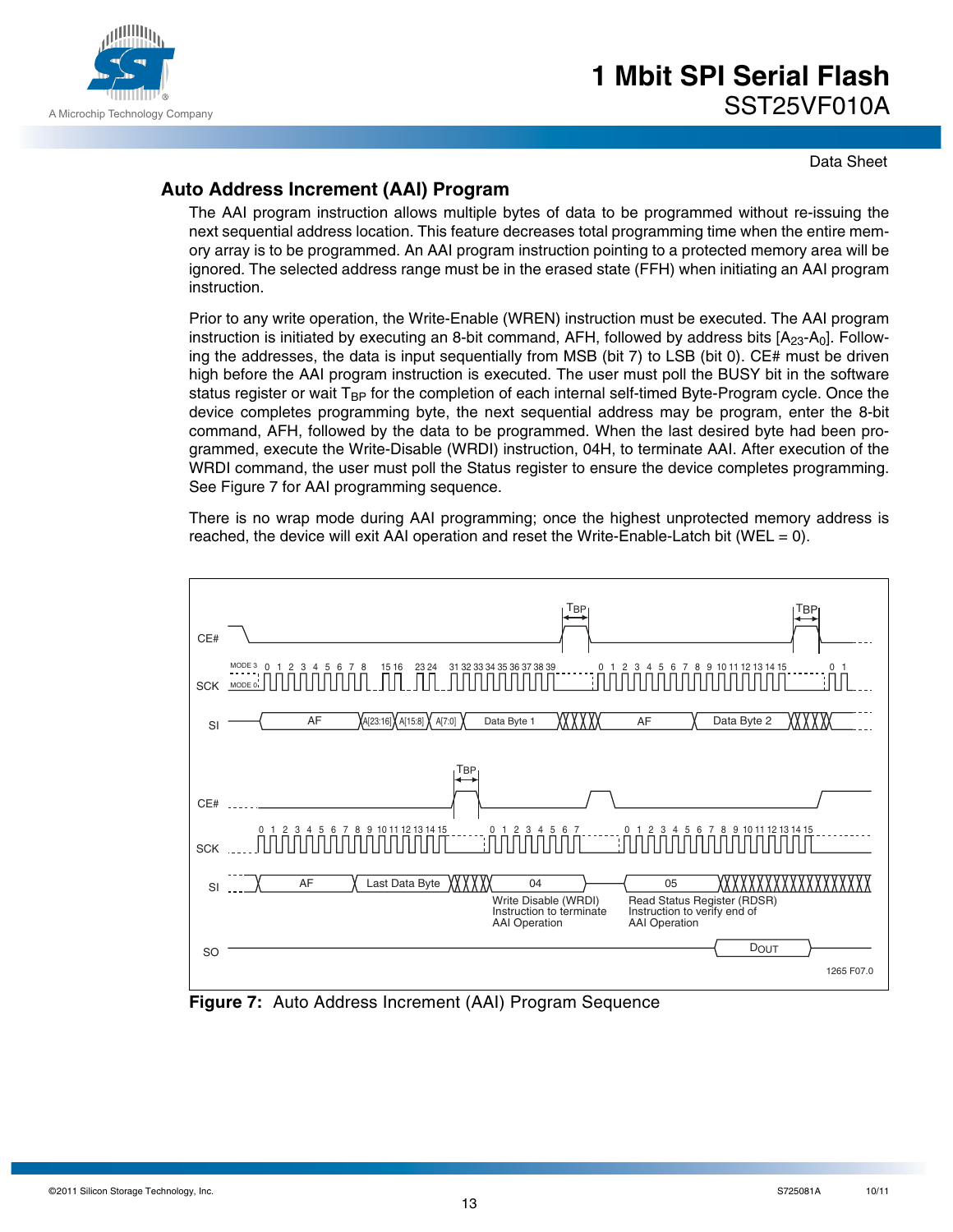

### **Sector-Erase**

The Sector-Erase instruction clears all bits in the selected 4 KByte sector to FFH. A Sector-Erase instruction applied to a protected memory area will be ignored. Prior to any Write operation, the Write-Enable (WREN) instruction must be executed. CE# must remain active low for the duration of the any command sequence. The Sector-Erase instruction is initiated by executing an 8-bit command, 20H, followed by address bits  $[A_{23}A_{0}]$ . Address bits  $[A_{MS}-A_{12}]$  ( $A_{MS}$  = Most Significant address) are used to determine the sector address (SA<sub>X</sub>), remaining address bits can be V<sub>IL</sub> or V<sub>IH.</sub> CE# must be driven high before the instruction is executed. The user may poll the Busy bit in the software status register or wait T<sub>SE</sub> for the completion of the internal self-timed Sector-Erase cycle. See Figure 8 for the Sector-Erase sequence.



**Figure 8:** Sector-Erase Sequence

### **Block-Erase**

The Block-Erase instruction clears all bits in the selected 32 KByte block to FFH. A Block-Erase instruction applied to a protected memory area will be ignored. Prior to any Write operation, the Write-Enable (WREN) instruction must be executed. CE# must remain active low for the duration of any command sequence. The Block-Erase instruction is initiated by executing an 8-bit command, 52H or D8H, followed by address bits  $[A_{23}A_{0}]$ . Address bits  $[A_{MS}A_{15}]$  ( $A_{MS}$  = Most significant address) are used to determine block address (BA<sub>X</sub>), remaining address bits can be V<sub>IL</sub> or V<sub>IH</sub>. CE# must be driven high before the instruction is executed. The user may poll the Busy bit in the software status register or wait  $T_{BF}$  for the completion of the internal self-timed Block-Erase cycle. See Figure 9 for the Block-Erase sequence.



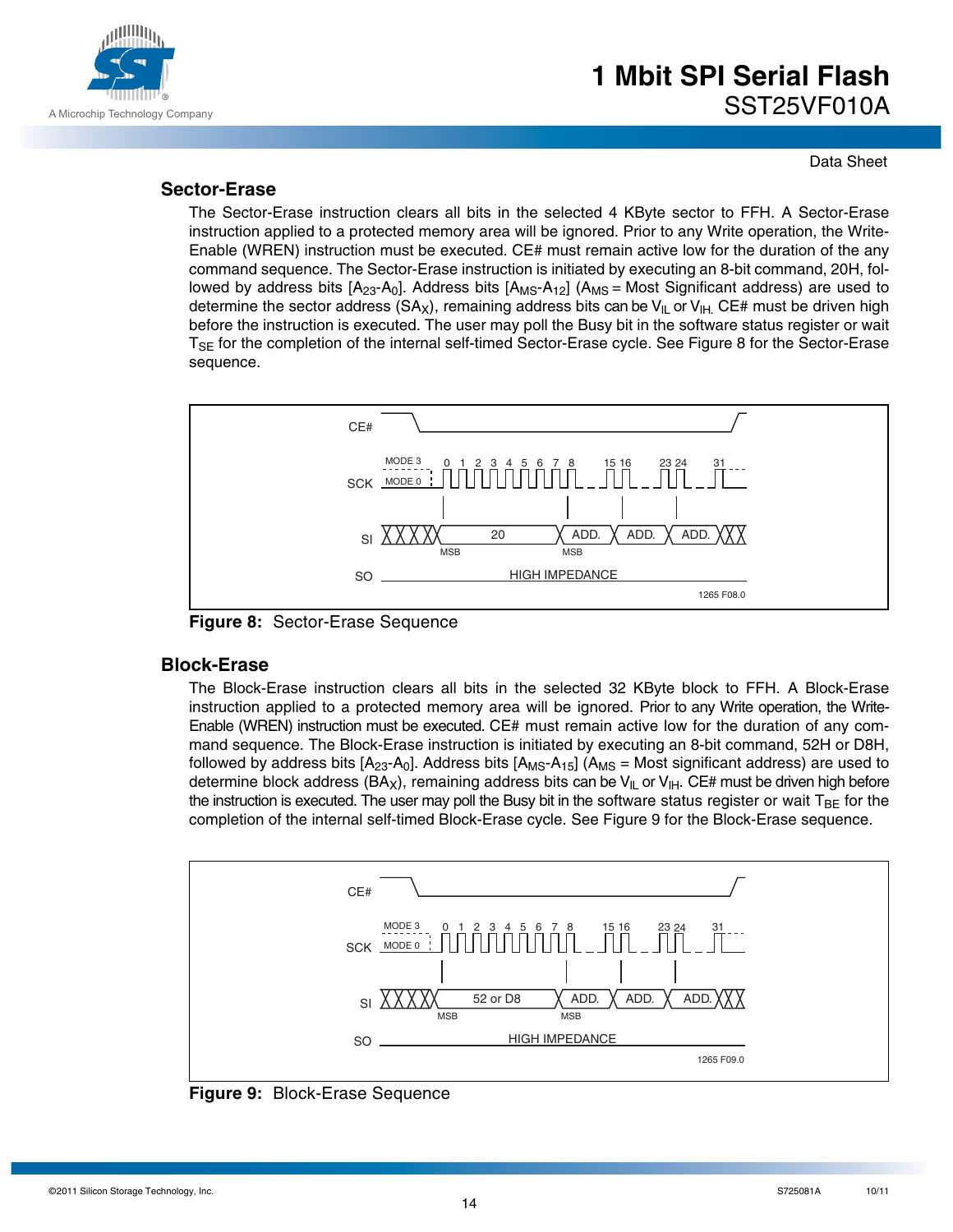

### **Chip-Erase**

The Chip-Erase instruction clears all bits in the device to FFH. A Chip-Erase instruction will be ignored if any of the memory area is protected. Prior to any Write operation, the Write-Enable (WREN) instruction must be executed. CE# must remain active low for the duration of the Chip-Erase instruction sequence. The Chip-Erase instruction is initiated by executing an 8-bit command, 60H or C7H. CE# must be driven high before the instruction is executed. The user may poll the Busy bit in the software status register or wait  $T_{CE}$  for the completion of the internal self-timed Chip-Erase cycle. See Figure 10 for the Chip-Erase sequence.



**Figure 10:**Chip-Erase Sequence

### **Read-Status-Register (RDSR)**

The Read-Status-Register (RDSR) instruction allows reading of the status register. The status register may be read at any time even during a Write (Program/Erase) operation. When a Write operation is in progress, the Busy bit may be checked before sending any new commands to assure that the new commands are properly received by the device. CE# must be driven low before the RDSR instruction is entered and remain low until the status data is read. Read-Status-Register is continuous with ongoing clock cycles until it is terminated by a low to high transition of the CE#. See Figure 11 for the RDSR instruction sequence.



**Figure 11:**Read-Status-Register (RDSR) Sequence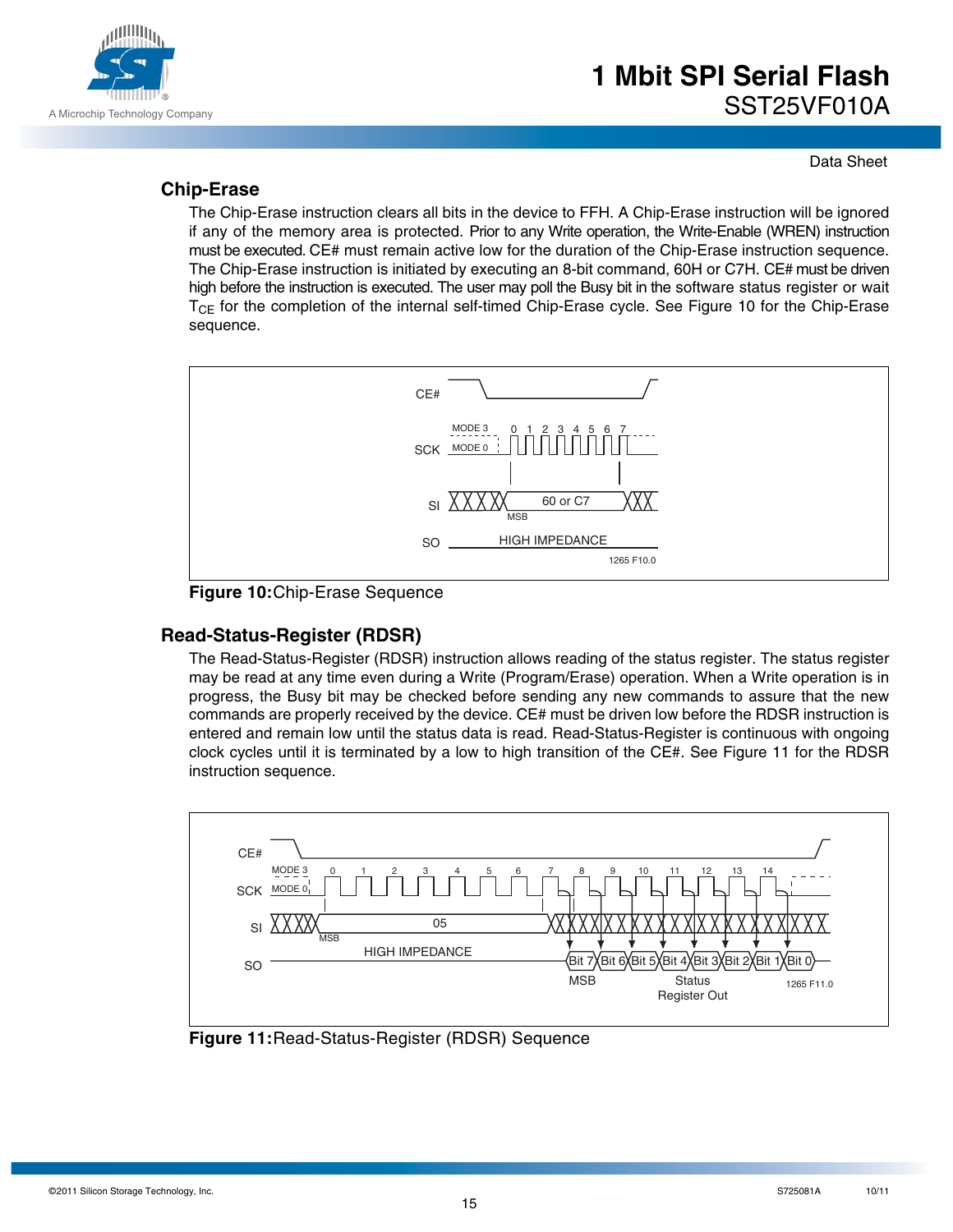

### **Write-Enable (WREN)**

The Write-Enable (WREN) instruction sets the Write-Enable-Latch bit to 1 allowing Write operations to occur. The WREN instruction must be executed prior to any Write (Program/Erase) operation. CE# must be driven high before the WREN instruction is executed.



**Figure 12:**Write Enable (WREN) Sequence

### **Write-Disable (WRDI)**

The Write-Disable (WRDI) instruction resets the Write-Enable-Latch bit and AAI bit to 0 disabling any new Write operations from occurring. CE# must be driven high before the WRDI instruction is executed.



**Figure 13:**Write Disable (WRDI) Sequence

### **Enable-Write-Status-Register (EWSR)**

The Enable-Write-Status-Register (EWSR) instruction arms the Write-Status-Register (WRSR) instruction and opens the status register for alteration. The Enable-Write-Status-Register instruction does not have any effect and will be wasted, if it is not followed immediately by the Write-Status-Register (WRSR) instruction. CE# must be driven low before the EWSR instruction is entered and must be driven high before the EWSR instruction is executed.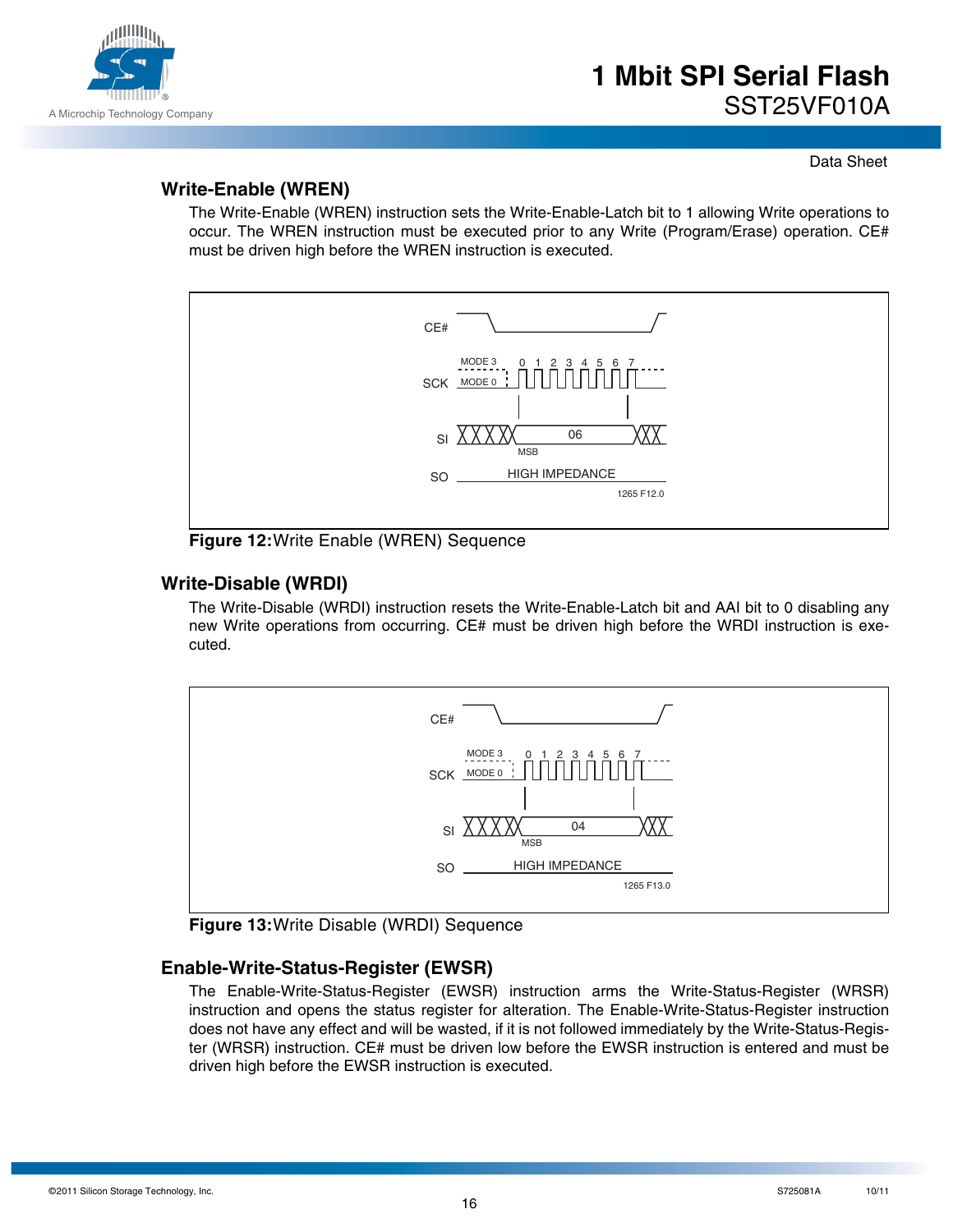

Data Sheet

### **Write-Status-Register (WRSR)**

The Write-Status-Register instruction works in conjunction with the Enable-Write-Status-Register (EWSR) instruction to write new values to the BP1, BP0, and BPL bits of the status register. The Write-Status-Register instruction must be executed immediately after the execution of the Enable-Write-Status-Register instruction (very next instruction bus cycle). This two-step instruction sequence of the EWSR instruction followed by the WRSR instruction works like SDP (software data protection) command structure which prevents any accidental alteration of the status register values. The Write-Status-Register instruction will be ignored when WP# is low and BPL bit is set to "1". When the WP# is low, the BPL bit can only be set from "0" to "1" to lock-down the status register, but cannot be reset from "1" to "0". When WP# is high, the lock-down function of the BPL bit is disabled and the BPL, BP0, and BP1 bits in the status register can all be changed. As long as BPL bit is set to 0 or WP# pin is driven high (V<sub>IH</sub>) prior to the low-to-high transition of the CE# pin at the end of the WRSR instruction, the BP0, BP1, and BPL bit in the status register can all be altered by the WRSR instruction. In this case, a single WRSR instruction can set the BPL bit to "1" to lock down the status register as well as altering the BP0 and BP1 bit at the same time. See Table 3 for a summary description of WP# and BPL functions. CE# must be driven low before the command sequence of the WRSR instruction is entered and driven high before the WRSR instruction is executed. See Figure 14 for EWSR and WRSR instruction sequences.



**Figure 14:**Enable-Write-Status-Register (EWSR) and Write-Status-Register (WRSR) Sequence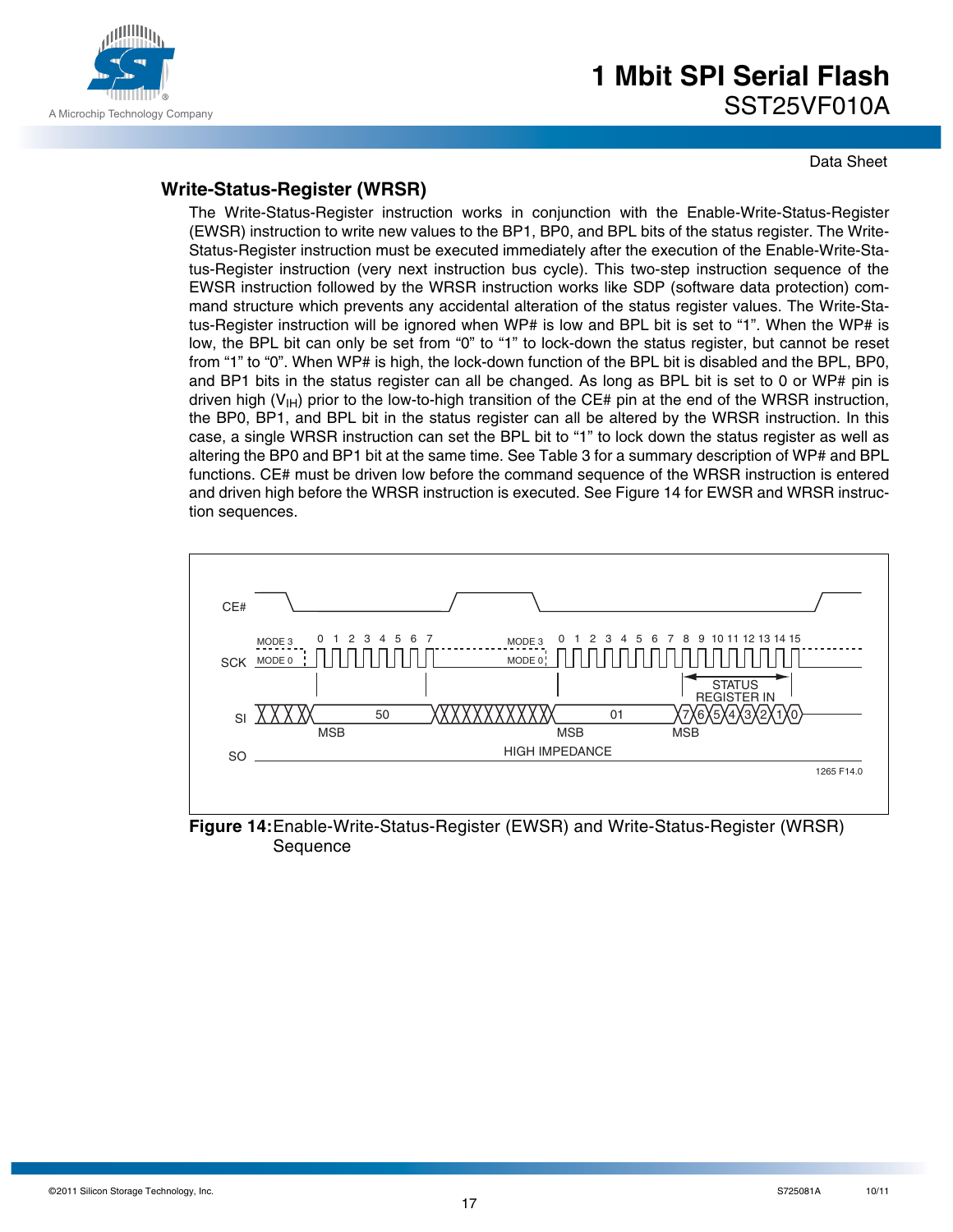

### **Read-ID**

The Read-ID instruction identifies the device as SST25VF010A and manufacturer as SST. The device information can be read from executing an 8-bit command, 90H or ABH, followed by address bits [A<sub>23</sub>-A0]. Following the Read-ID instruction, the manufacturer's ID is located in address 00000H and the device ID is located in address 00001H. Once the device is in Read-ID mode, the manufacturer's and device ID output data toggles between address 00000H and 00001H until terminated by a low to high transition on CE#.

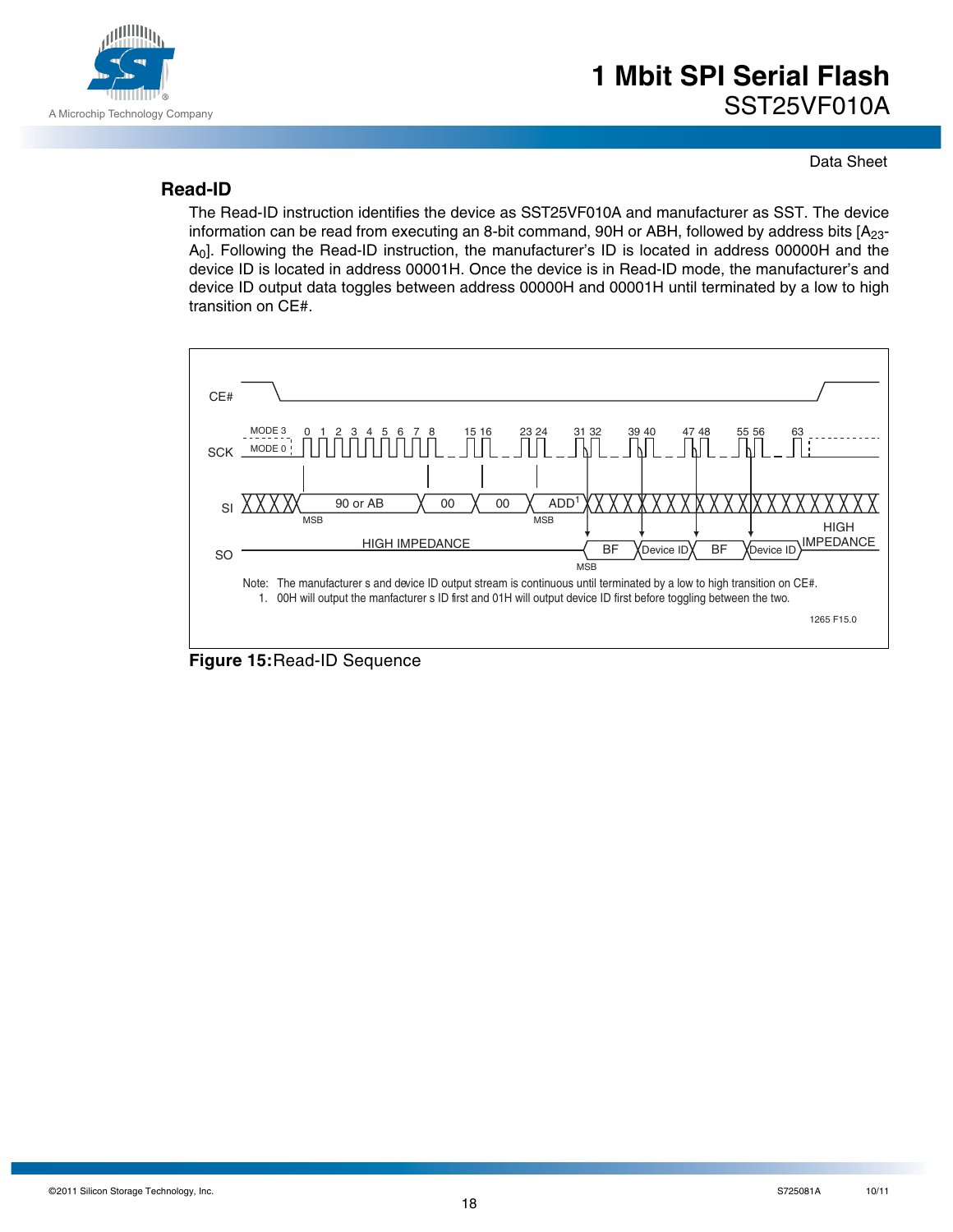

# **Electrical Specifications**

**Absolute Maximum Stress Ratings** (Applied conditions greater than those listed under "Absolute Maximum Stress Ratings" may cause permanent damage to the device. This is a stress rating only and functional operation of the device at these conditions or conditions greater than those defined in the operational sections of this data sheet is not implied. Exposure to absolute maximum stress rating conditions may affect device reliability.)

| Transient Voltage (<20 ns) on Any Pin to Ground Potential 2.0V to V <sub>DD</sub> +2.0V  |  |
|------------------------------------------------------------------------------------------|--|
|                                                                                          |  |
|                                                                                          |  |
|                                                                                          |  |
| 1. Output shorted for no more than ano second. No more than ano output shorted at a time |  |

1. Output shorted for no more than one second. No more than one output shorted at a time.

#### **Table 7:** Operating Range

| Range        | <b>Ambient Temp</b>               | Voo          |  |  |
|--------------|-----------------------------------|--------------|--|--|
| ' Commercial | $0^{\circ}$ C to +70 $^{\circ}$ C | $2.7 - 3.6V$ |  |  |
| Industrial   | -40°C to +85°C                    | $2.7 - 3.6V$ |  |  |
| Extended     | -20°C to +85°C                    | $2.7 - 3.6V$ |  |  |

T7.1 25081

### Table 8: AC Conditions of Test<sup>1</sup>

| <b>Input Rise/Fall Time</b> | <b>Output Load</b> |  |  |
|-----------------------------|--------------------|--|--|
| 5ns                         | $C_L = 30 pF$      |  |  |

1. See Figures 20 and 21

T8.1 25081

#### **Table 9:** DC Operating Characteristics  $V_{DD} = 2.7 - 3.6V$

|                         |                           |                     | <b>Limits</b> |              |                                                                                  |
|-------------------------|---------------------------|---------------------|---------------|--------------|----------------------------------------------------------------------------------|
| Symbol                  | <b>Parameter</b>          | Min                 | Max           | <b>Units</b> | <b>Test Conditions</b>                                                           |
| <b>I</b> <sub>DDR</sub> | <b>Read Current</b>       |                     | 10            | mA           | CE#=0.1 V <sub>DD</sub> /0.9 V <sub>DD</sub> @20 MHz, SO=open                    |
| <b>I</b> <sub>DDW</sub> | Program and Erase Current |                     | 30            | mA           | $CE#=VDD$                                                                        |
| lsb                     | <b>Standby Current</b>    |                     | 15            | μA           | $CE#=V_{DD}$ , $V_{IN}=V_{DD}$ or $V_{SS}$                                       |
| ILL.                    | Input Leakage Current     |                     |               | μA           | $V_{IN}$ =GND to $V_{DD}$ , $V_{DD}$ = $V_{DD}$ Max                              |
| I <sub>LO</sub>         | Output Leakage Current    |                     | 1             | μA           | $V_{\text{OUT}}$ =GND to $V_{\text{DD}}$ , $V_{\text{DD}}$ = $V_{\text{DD}}$ Max |
| $V_{IL}$                | Input Low Voltage         |                     | 0.8           | v            | V <sub>DD</sub> =V <sub>DD</sub> Min                                             |
| V <sub>IH</sub>         | Input High Voltage        | 0.7 V <sub>DD</sub> |               | v            | $V_{DD} = V_{DD}$ Max                                                            |
| VOL                     | Output Low Voltage        |                     | 0.2           | v            | $I_{OL}$ =100 µA, $V_{DD}$ = $V_{DD}$ Min                                        |
| <b>V<sub>OH</sub></b>   | Output High Voltage       | $V_{DD}$ -0.2       |               | v            | $I_{OH} = -100 \mu A$ , $V_{DD} = V_{DD}$ Min                                    |

T9.0 25081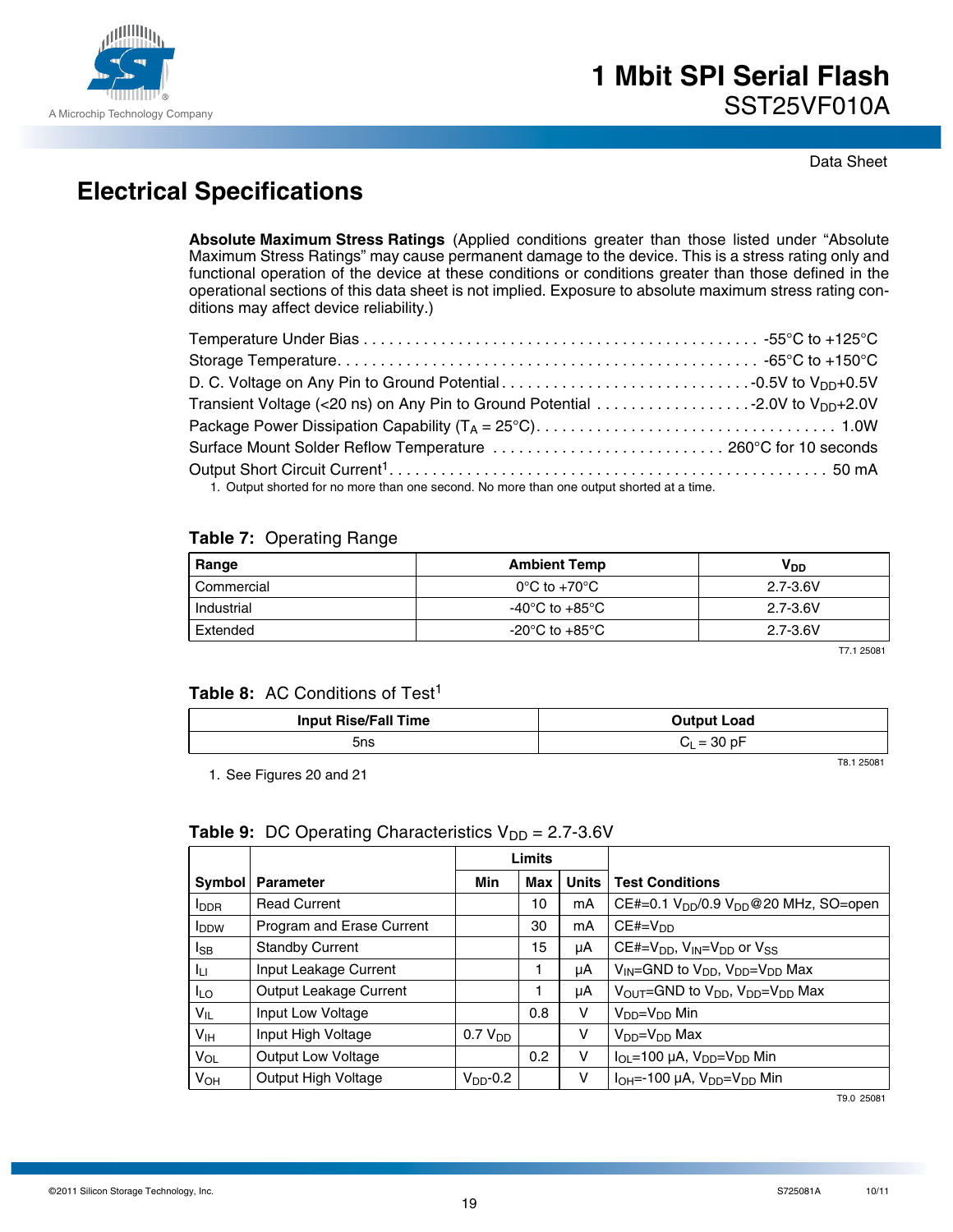

#### **Table 10:**Recommended System Power-up Timings

| Symbol          | <b>Parameter</b>                      | Minimum | Units |
|-----------------|---------------------------------------|---------|-------|
| PU-READ'        | V <sub>DD</sub> Min to Read Operation | 10      | μs    |
| <b>PU-WRITE</b> | $V_{DD}$ Min to Write Operation       | 10      | us    |

1. This parameter is measured only for initial qualification and after a design or process change that could affect this parameter. T10.0 25081

#### **Table 11: Capacitance** (T<sub>A</sub> = 25°C, f=1 Mhz, other pins open)

| Parameter                     | <b>Description</b>     | l Test Condition | Maximum |
|-------------------------------|------------------------|------------------|---------|
| $C_{\text{OUT}}$ <sup>1</sup> | Output Pin Capacitance | $V_{OUT} = 0V$   | 12 pF   |
| $C_{IN}$                      | Input Capacitance      | $V_{IN} = 0V$    | 6 pF    |

T11.0 25081

1. This parameter is measured only for initial qualification and after a design or process change that could affect this parameter.

#### **Table 12:**Reliability Characteristics

| Svmbol                | <b>Parameter</b> | <b>Minimum Specification</b> | <b>Units</b> | <b>Test Method</b>  |
|-----------------------|------------------|------------------------------|--------------|---------------------|
| <b>NEND</b>           | Endurance        | 10.000                       | Cvcles       | JEDEC Standard A117 |
| $T_{DR}$ <sup>1</sup> | Data Retention   | 100                          | Years        | JEDEC Standard A103 |
| $I_{LTH}$             | Latch Up         | 100 + $Inn$                  | mΑ           | JEDEC Standard 78   |
|                       |                  |                              |              | T12.0 25081         |

1. This parameter is measured only for initial qualification and after a design or process change that could affect this parameter.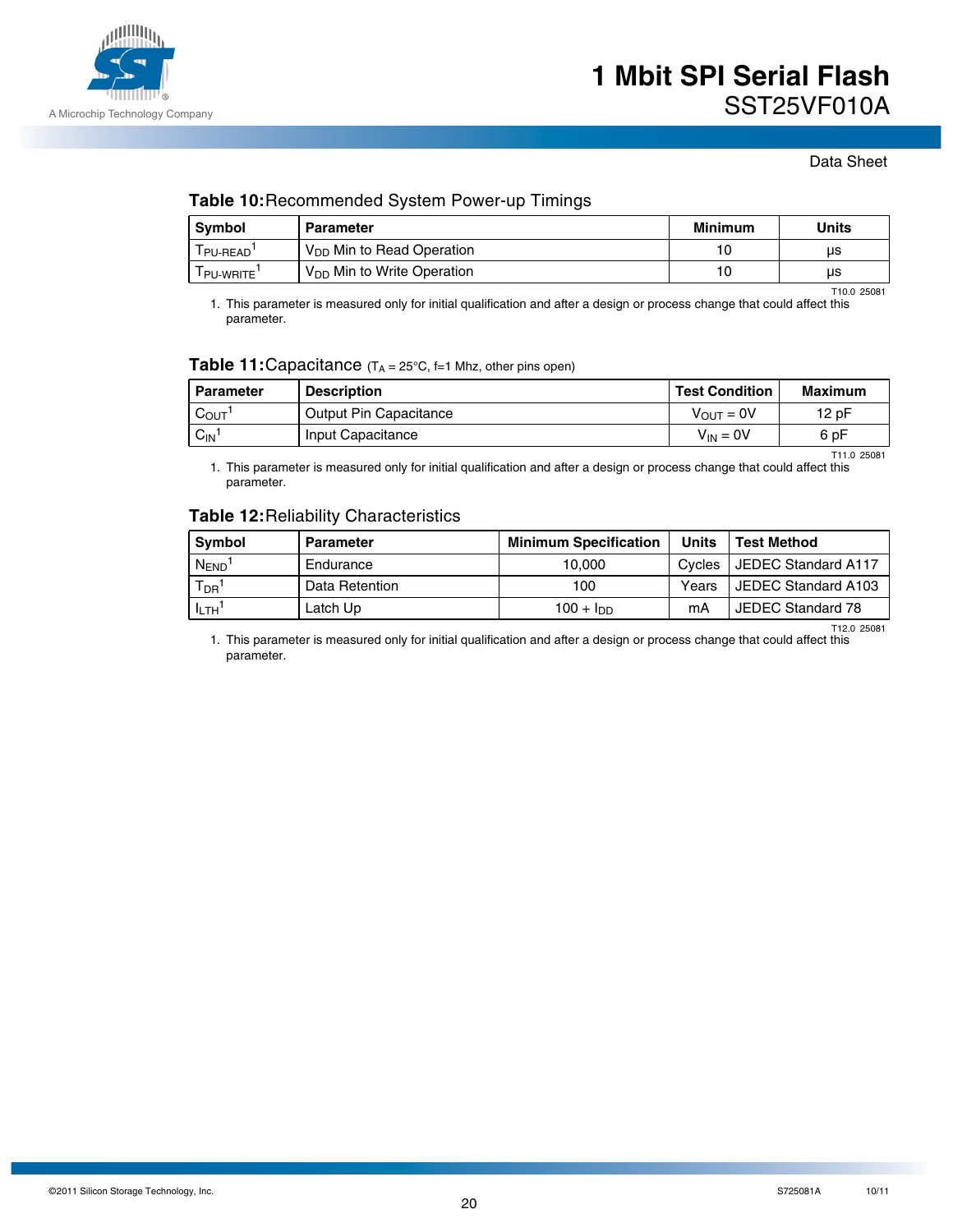

Data Sheet

|                               |                                    | Limits      |        |          |               |              |
|-------------------------------|------------------------------------|-------------|--------|----------|---------------|--------------|
|                               |                                    |             | 20 MHz |          | <b>33 MHz</b> |              |
| Symbol                        | <b>Parameter</b>                   | Min         | Max    | Min      | Max           | <b>Units</b> |
| FCLK                          | Serial Clock Frequency             |             | 20     |          | 33            | <b>MHz</b>   |
| $\sf T_{SCKH}$                | Serial Clock High Time             | 20          |        | 13       |               | ns           |
| T <sub>SCKL</sub>             | Serial Clock Low Time              | 20          |        | 13       |               | ns           |
| $T_{\rm SCKR}{}^{1}$          | Serial Clock Rise Time (slew rate) | 0.1         |        | 0.1      |               | V/ns         |
| $T_{SCKF}$ <sup>1</sup>       | Serial Clock Fall Time (slew rate) | 0.1         |        | 0.1      |               | V/ns         |
| $T_{CES}^2$                   | CE# Active Setup Time              | 20          |        | 12       |               | ns           |
| $T_{\text{CEH}}^2$            | CE# Active Hold Time               | 20          |        | 12       |               | ns           |
| $T_{CHS}^2$                   | CE# Not Active Setup Time          | 10          |        | 10       |               | ns           |
| T <sub>CHH</sub> <sup>2</sup> | CE# Not Active Hold Time           | 10          |        | 10       |               | ns           |
| T <sub>CPH</sub>              | CE# High Time                      | 100         |        | 100      |               | ns           |
| T <sub>CHZ</sub>              | CE# High to High-Z Output          |             | 20     |          | 14            | ns           |
| T <sub>CLZ</sub>              | SCK Low to Low-Z Output            | $\mathbf 0$ |        | 0        |               | ns           |
| $T_{DS}$                      | Data In Setup Time                 | 5           |        | 3        |               | ns           |
| Т <sub>рн</sub>               | Data In Hold Time                  | 5           |        | 3        |               | ns           |
| T <sub>HLS</sub>              | HOLD# Low Setup Time               | 10          |        | 10       |               | ns           |
| T <sub>HHS</sub>              | HOLD# High Setup Time              | 10          |        | 10       |               | ns           |
| T <sub>HLH</sub>              | <b>HOLD# Low Hold Time</b>         | 15          |        | 10       |               | ns           |
| Тннн                          | HOLD# High Hold Time               | 10          |        | 10       |               | ns           |
| T <sub>HZ</sub>               | HOLD# Low to High-Z Output         |             | 20     |          | 14            | ns           |
| T <sub>LZ</sub>               | HOLD# High to Low-Z Output         |             | 20     |          | 14            | ns           |
| $T_{OH}$                      | Output Hold from SCK Change        | $\mathbf 0$ |        | $\Omega$ |               | ns           |
| $T_V$                         | Output Valid from SCK              |             | 20     |          | 12            | ns           |
| $T_{SE}$                      | Sector-Erase                       |             | 25     |          | 25            | ms           |
| $T_{BE}$                      | <b>Block-Erase</b>                 |             | 25     |          | 25            | ms           |
| $\mathsf{T}_{\mathsf{SCE}}$   | Chip-Erase                         |             | 100    |          | 100           | ms           |
| Твр                           | Byte-Program                       |             | 20     |          | 20            | μs           |
|                               |                                    |             |        |          |               | T13.0 25081  |

### **Table 13:**AC Operating Characteristics  $V_{DD} = 2.7 - 3.6V$

1. Maximum Serial Clock Rise and Fall times may be limited by  $T_{SCKH}$  and  $T_{SCKL}$  requirements.

2. Relative to SCK.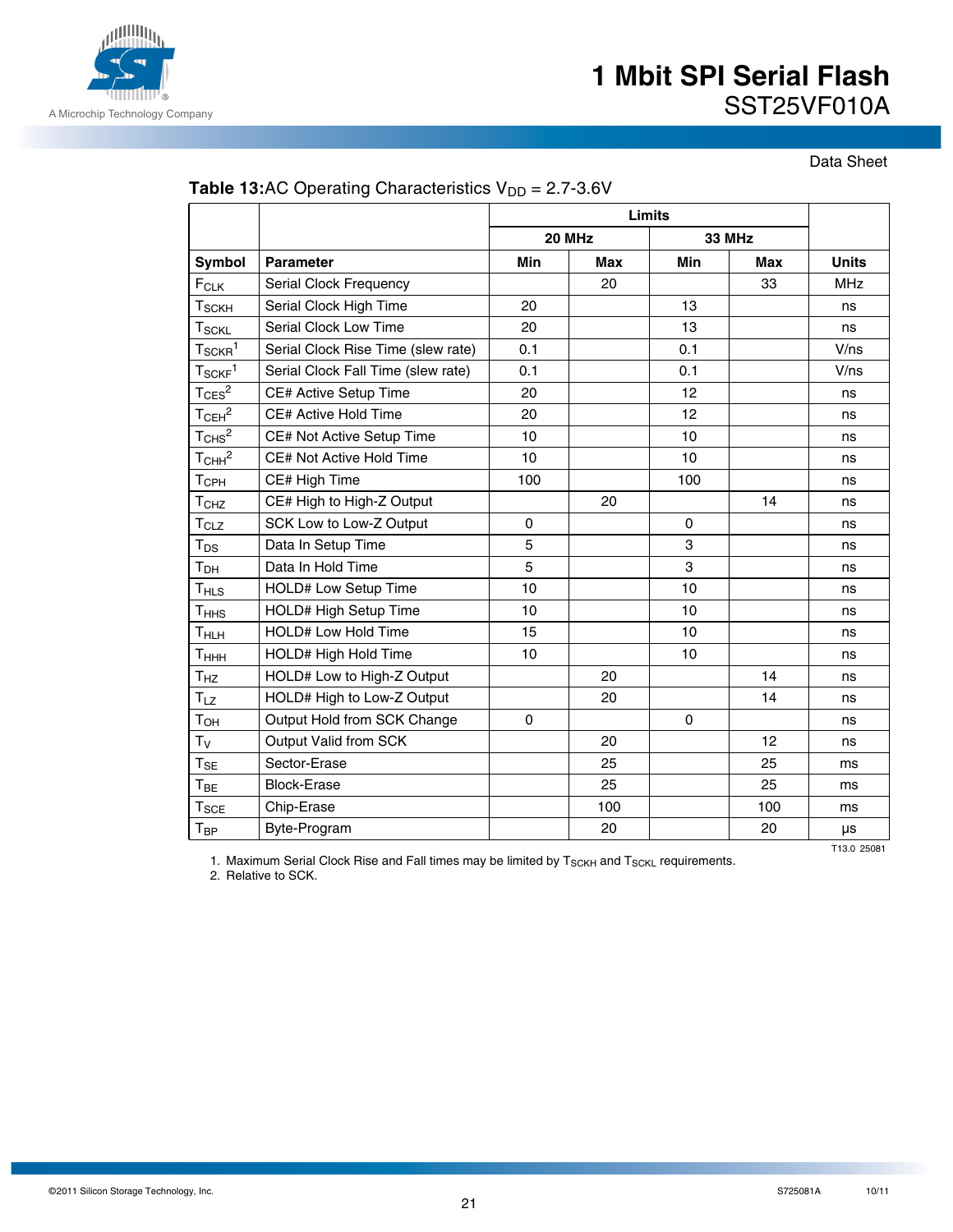

Data Sheet







**Figure 17:**Serial Output Timing Diagram



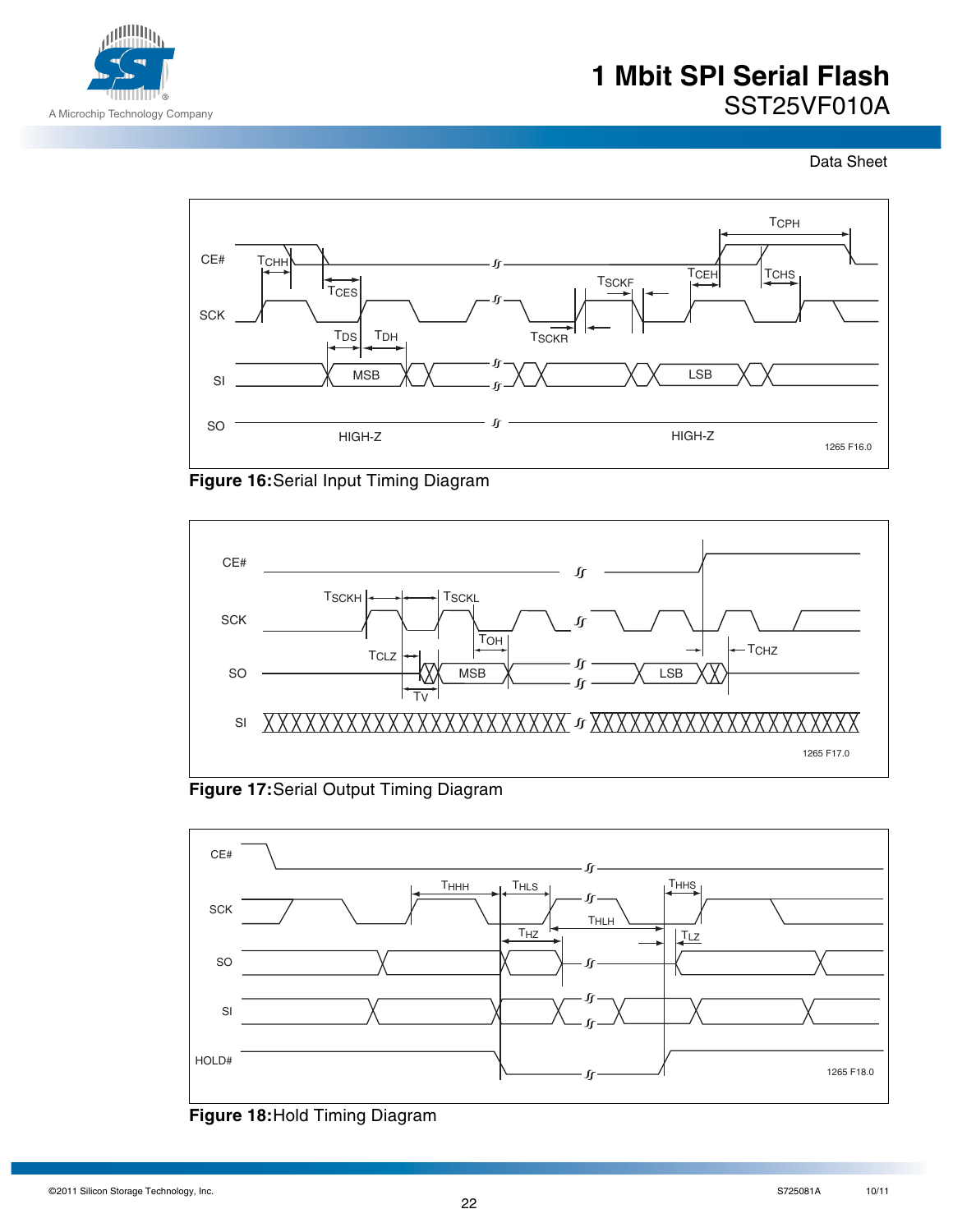

Data Sheet



**Figure 19:**Power-up Timing Diagram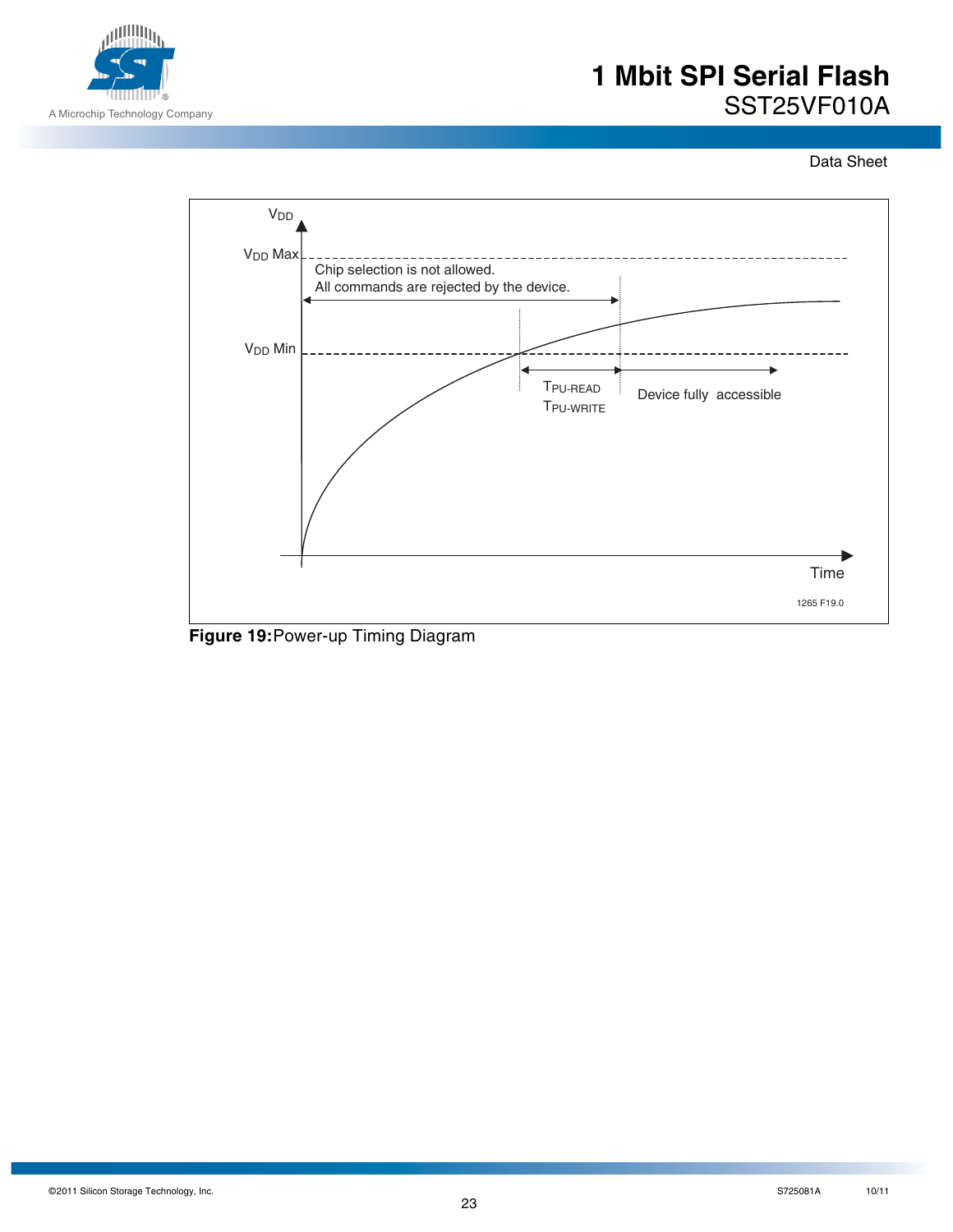

Data Sheet







**Figure 21:**A Test Load Example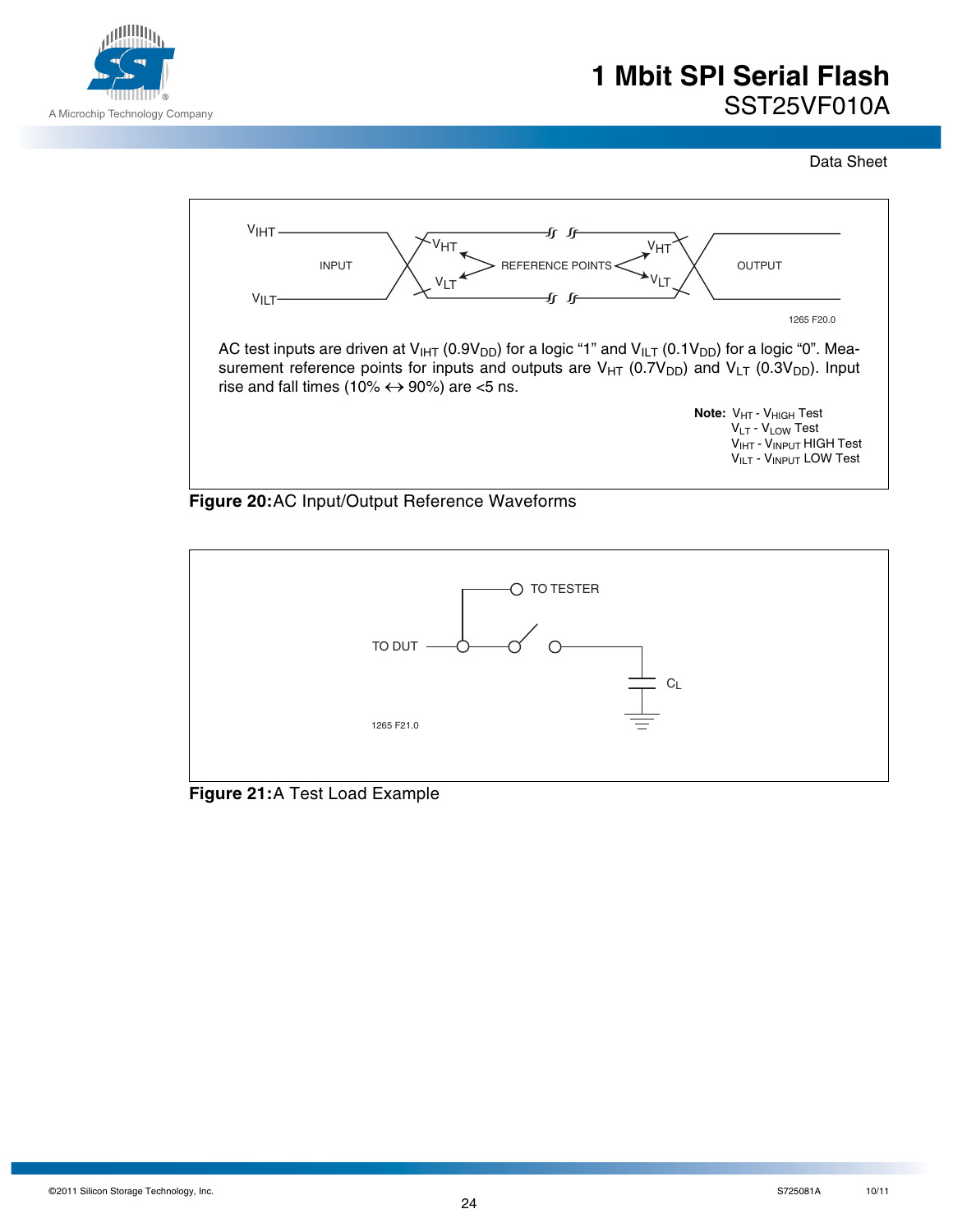

Data Sheet

# **Product Ordering Information**



1. Environmental suffix "E" denotes non-Pb solder. SST non-Pb solder devices are "RoHS Compliant".

### **Valid combinations for SST25VF010A**

| SST25VF010A-33-4C-SAE | SST25VF010A-33-4C-OAE |
|-----------------------|-----------------------|
| SST25VF010A-33-4I-SAF | SST25VF010A-33-4I-OAE |
| SST25VF010A-33-4E-SAE | SST25VF010A-33-4E-OAE |

**Note:**Valid combinations are those products in mass production or will be in mass production. Consult your SST sales representative to confirm availability of valid combinations and to determine availability of new combinations.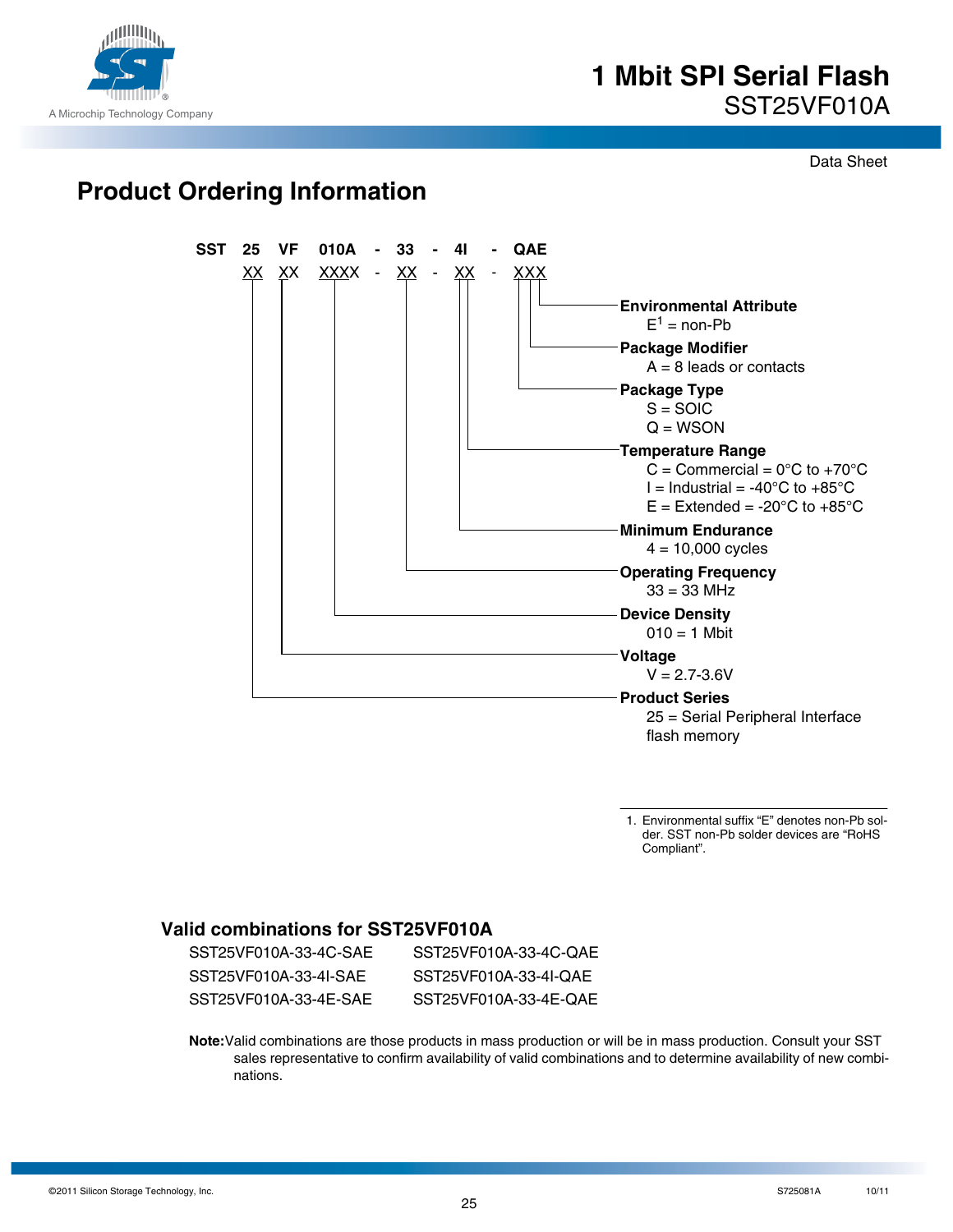

Data Sheet

# **Packaging Diagrams**



**Figure 22:**8-lead Small Outline Integrated Circuit (SOIC) 150 mil body width (4.9mm x 6mm) SST Package Code: SA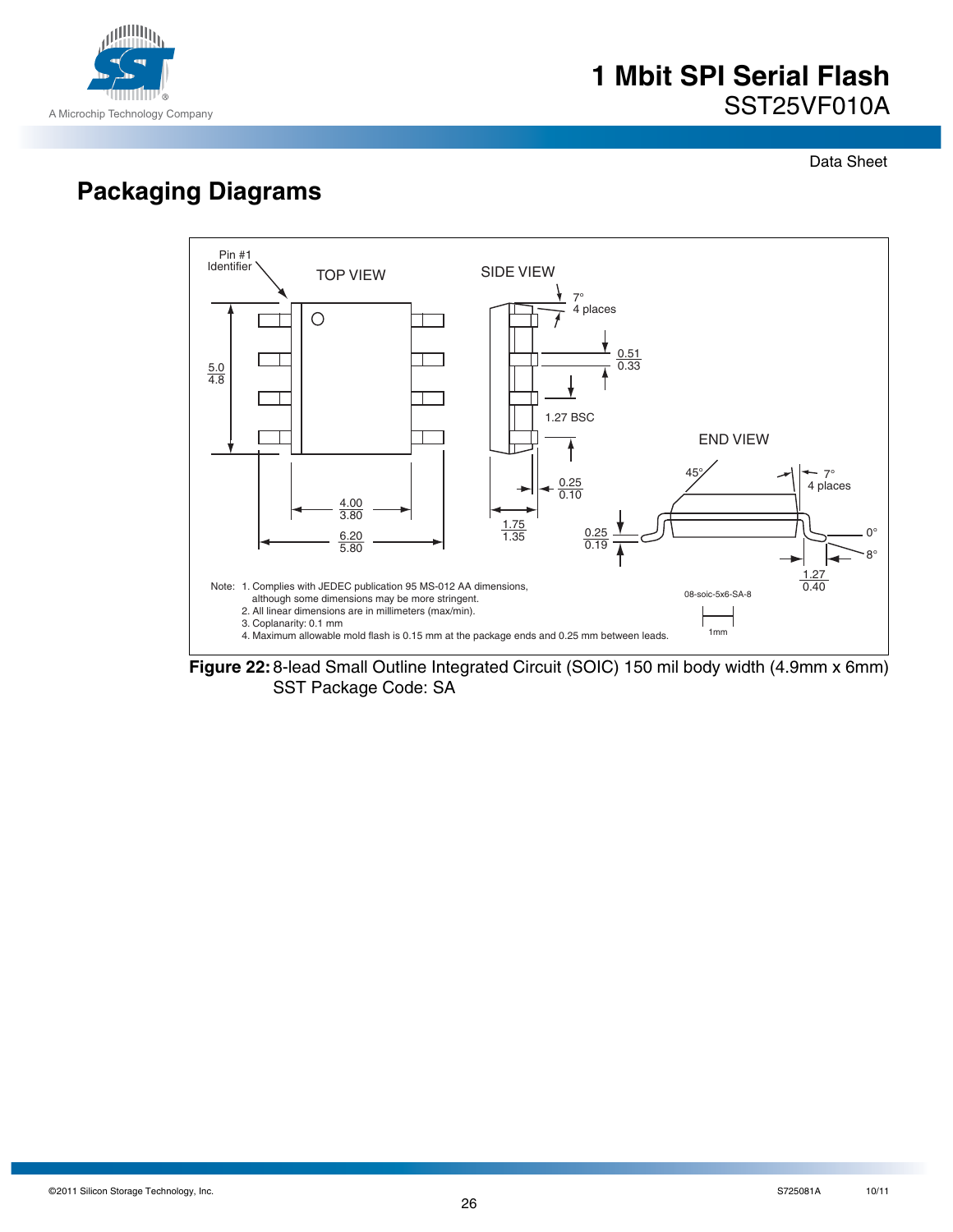

Data Sheet



SST Package Code: QA